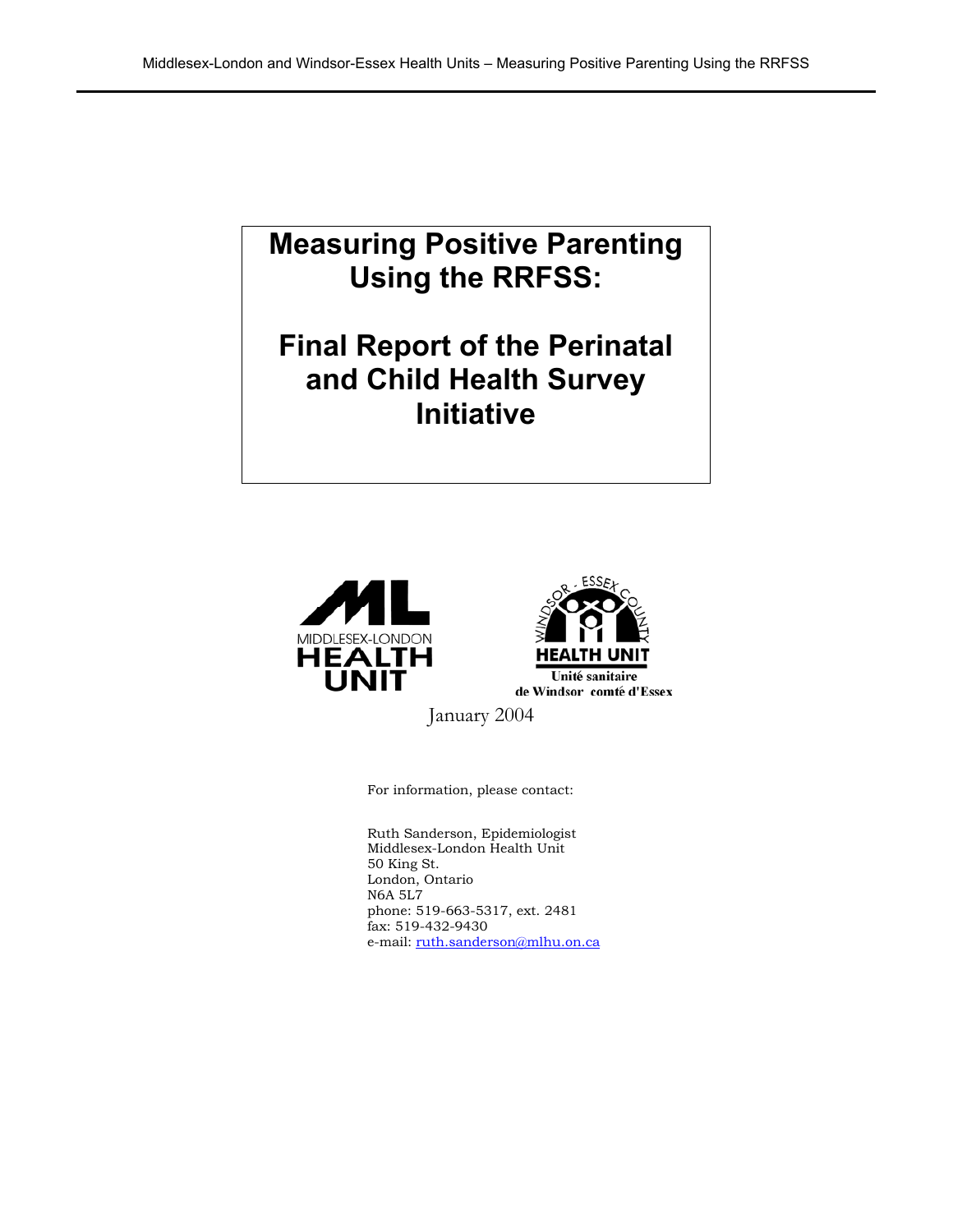© Copyright 2004 Middlesex-London Health Unit 50 King Street London, Ontario N6A 5L7

Cite reference as: Middlesex-London Health Unit (2004). Measuring Positive Parenting Using the RRFSS: Final Report of the Perinatal and Child Health Survey Initiative. London, Ontario: Author.

Authors: Ruth Sanderson, Middlesex-London Health Unit Sheila Sikora, Windsor-Essex County Health Unit

All rights reserved.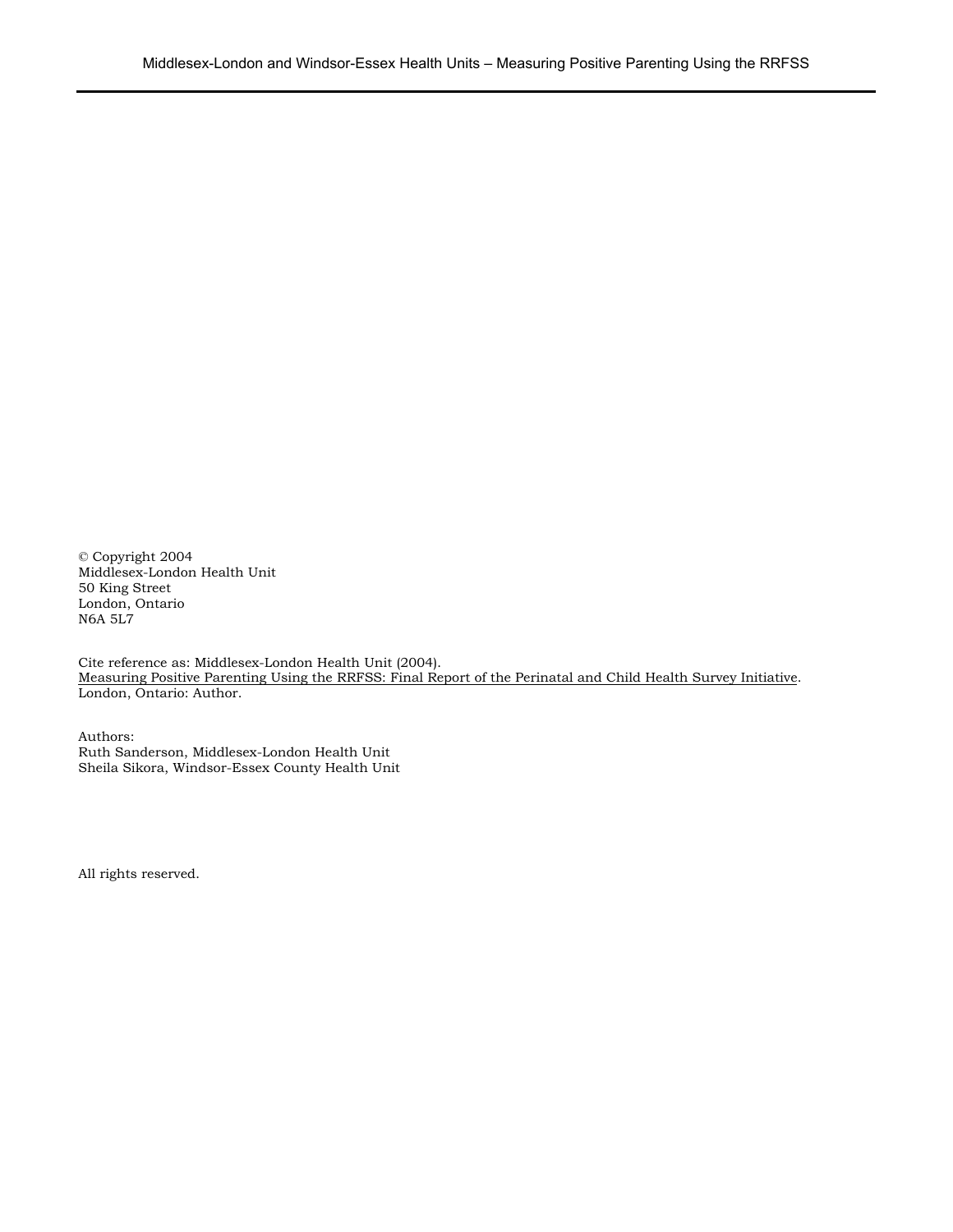# **Table of Contents**

| $\label{prop:nonlinear} \text{Introduction}\\$ |  |
|------------------------------------------------|--|
|                                                |  |
|                                                |  |
|                                                |  |
|                                                |  |
|                                                |  |
|                                                |  |
|                                                |  |
| Appendices                                     |  |
|                                                |  |
|                                                |  |
|                                                |  |
|                                                |  |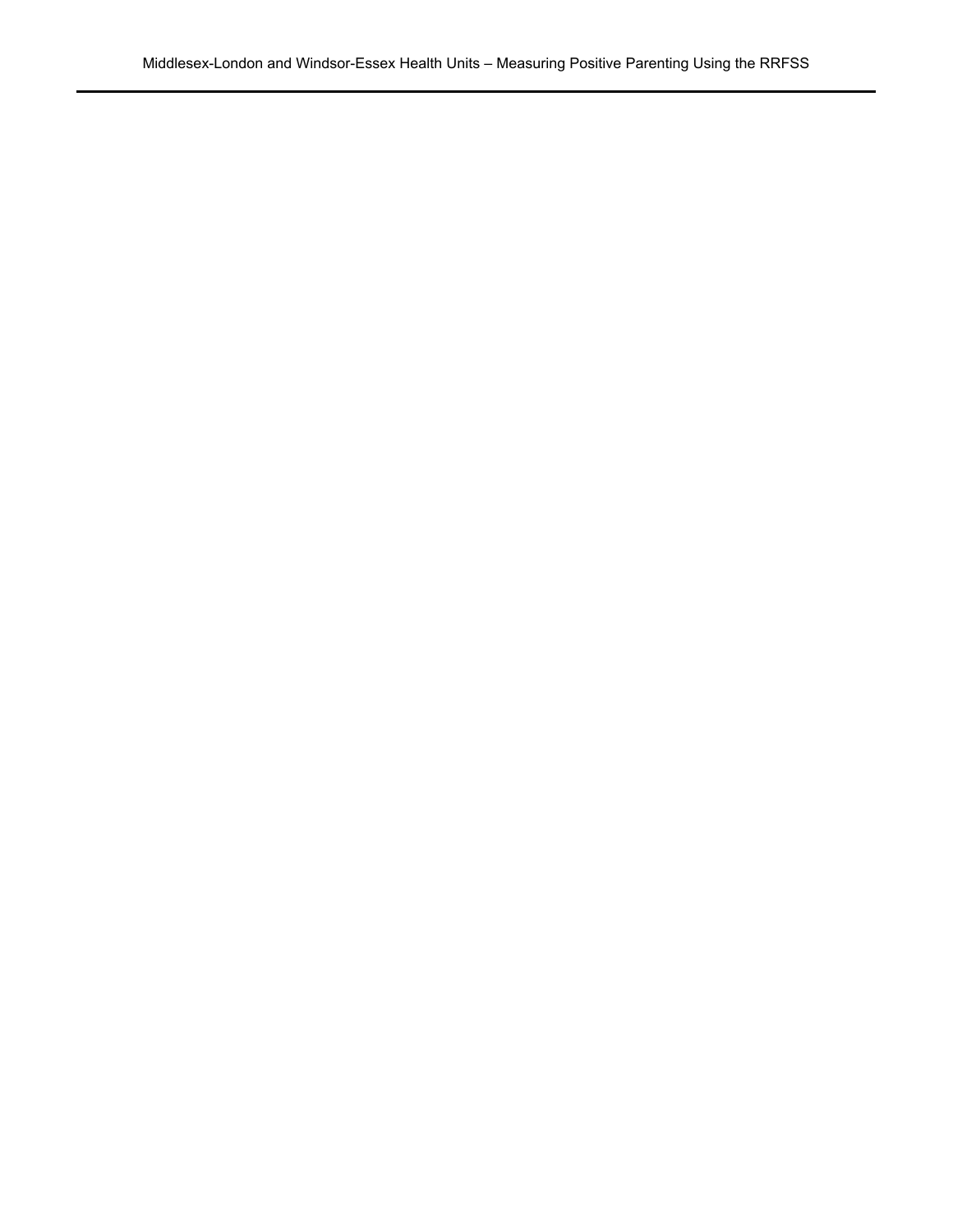# **Acknowledgements**

The authors wish to thank the original Southwest RRFSS Parenting Module Development Group including the Southwest Region Health Information Partnership (SRHIP) for their assistance in the development of the Parenting Module.

Special thanks to Charlene Beynon, the Director of Research, Education, Evaluation and Development (REED) Services at Middlesex-London Health Unit (MLHU) for reviewing this report and Nancy Forbes, Administrative Assistant, REED Services, MLHU for formatting the manuscript.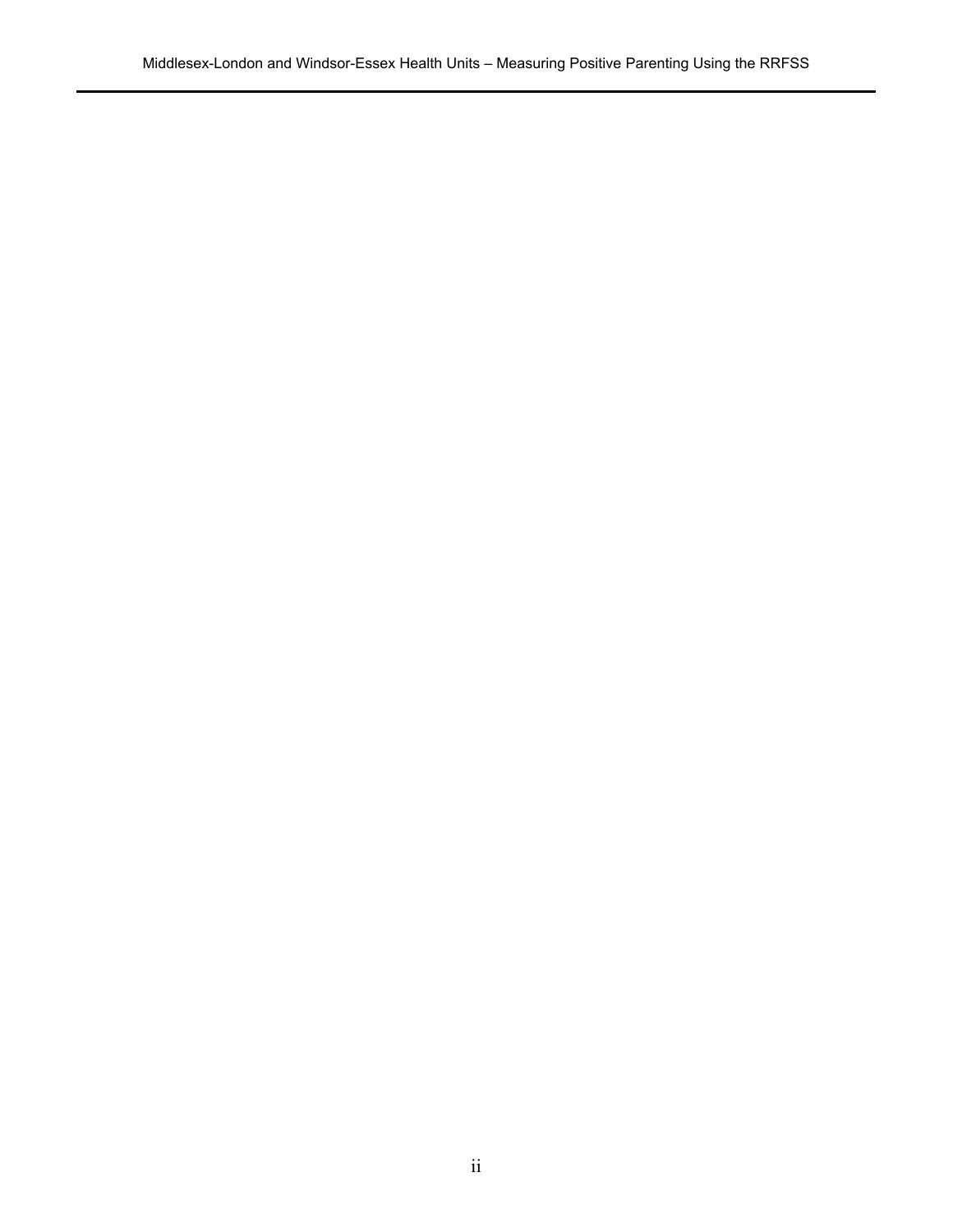# **Introduction**

Monitoring local population-level change in parenting capacity is essential but difficult. As smoking behaviour is to chronic disease, parenting is to early childhood development. Yet, unlike other public health issues such as tobacco use, there is no standard approach to assess community change in the quality of parenting ability. Nor is there an approved method for evaluating the long-term impact of parenting programs or health promotion interventions on the parenting capacity of the population.

This project focused on the conceptualization through to operationalization of a monitoring tool to assist local Ontario health units and their communities in measuring parenting capacity. This final report outlines:

- Why this work was undertaken including the funding catalyst, the environment in Southwestern Ontario which facilitated the project and the knowledge gap that existed in monitoring population level parenting capacity,
- What was already known including the use of the questions on the National Longitudinal Survey of Children and Youth (NLSCY) and other related work,
- What was done including identifying key technical surveillance dilemmas encountered and their solutions while embracing this complex topic,
- What was found including the population-level results produced to date by the monitoring system in two Ontario Health units,
- Reflections on the use of the Rapid Risk Factor Surveillance System (RRFSS) for measuring positive parenting and the recommendations stemming from some of the most important lessons learned during the development process.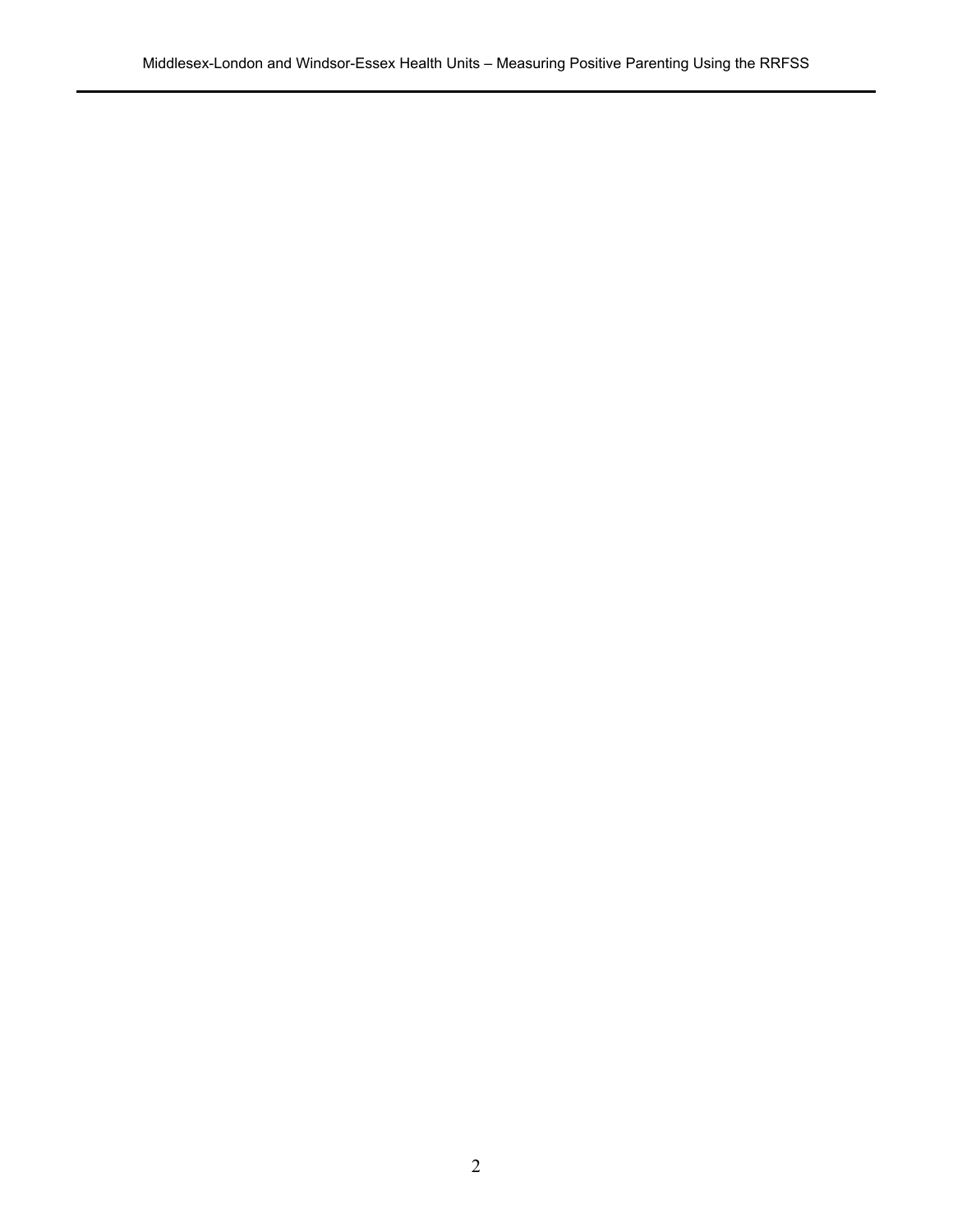# **Main Messages**

This report documents the development of a group of questions and their use to measure a population-level indicator of positive parenting on the Rapid Risk Factor Surveillance System in Ontario. Unlike other public health issues such as tobacco use, no previously accepted standard indicator existed. Adapting questions used on the National Longitudinal Survey of Children and Youth (NLSCY), Middlesex-London and Windsor-Essex County Health Units successfully used this indicator to establish a baseline positive-parenting rate in their communities.

Significant development issues were encountered during the adaptation of the NLSCY questions for a general population health telephone survey. These included the definition of "parent" and establishing the need for an index or reference child to which the questions would pertain. Questions related to punishment issues were removed from the survey when the module pretest showed that responses would be compromised. The final survey module consisted of five core questions which when scored together measured positive parenting on a scale from 0 to 20 and covered how often the parent:

- Praised their child,
- Laughed with their child,
- Talked or played with each other, focusing attention on each other for five minutes or more just for fun,
- Did something special with their child that he/she enjoys,
- Played games with their child (if the child was under two) or alternatively played games, sports, hobbies with their child (if the child was aged two to 11 years old).

This positive parenting module was included during the regular use of the Rapid Risk Factor Surveillance System (RRFSS) between May 2002 and October 2003. A sample of 858 parents of children aged 0 to 11 years responded to the questions. This represented approximately 24% of the total adult population accessed by the RRFSS.

Despite the use of these questions on a number of high profile surveys and reports, no standard approach to analysis was available. This report documents the results using two different analytic approaches. The first approach compares the results with the 1994 Canadian mean for positive parenting and the proportion of parents with scores above this mean of 13.5. A number of socio-demographic factors were examined to establish whether there was a relationship with the positive parenting score. Overall, nearly 78% of parents scored above the 1994 Canadian mean benchmark, signaling a higher level of positive parenting. Differences in the percentage above the Canadian Mean were found by the parent's gender, age group and the age group of the index child. Younger children were more likely to receive positive parenting than older children.

The second approach simply divided the scores into four equal categories. The largest group (61%) obtained scores in the highest increment (16-20), 33% scored 11- 15 and approximately 6% scored under 11. This latter group might represent the parents at risk for poor parenting.

Use of the positive parenting module has expanded since its initial development, signaling a growing acceptance for such an indicator within the public health field.

Ten recommendations for the continued development of the indicator are identified:

- 1. Incorporate the positive parenting rate as a local, provincial and national health indicator of effective parenting ability.
- 2. Create a specific population-level objective in the Mandatory Health Program and Services Guidelines such as, "Increase to 85% the per cent of parents of children aged 0 to 12 years who scored above the 1994 Canadian mean for positive parenting".
- 3. Ensure the sustainability of RRFSS or secure resources to build a complimentary structure for an ongoing/periodic parent-survey in Ontario at a level that allows for the reporting of local health unit level indicators.
- 4. Consider the inclusion of the positive-parenting module for one full year on the RRFSS by participating RRFSS health unit partners to allow for sample accrual.
- 5. Build on the success of the positive parenting module in the Rapid Risk Factor Surveillance System (RRFSS) by incorporating additional questions on hostile parenting (including questions on punishment) and parental knowledge.
- 6. Encourage, undertake and fund research on the validation of these "positive-parenting" measures including a shortened version of parenting style modules for use on population level surveys.
- 7. Standardize the description of the indicator including the definition of "parent" and which questions are included in the scale so that trends can be studied.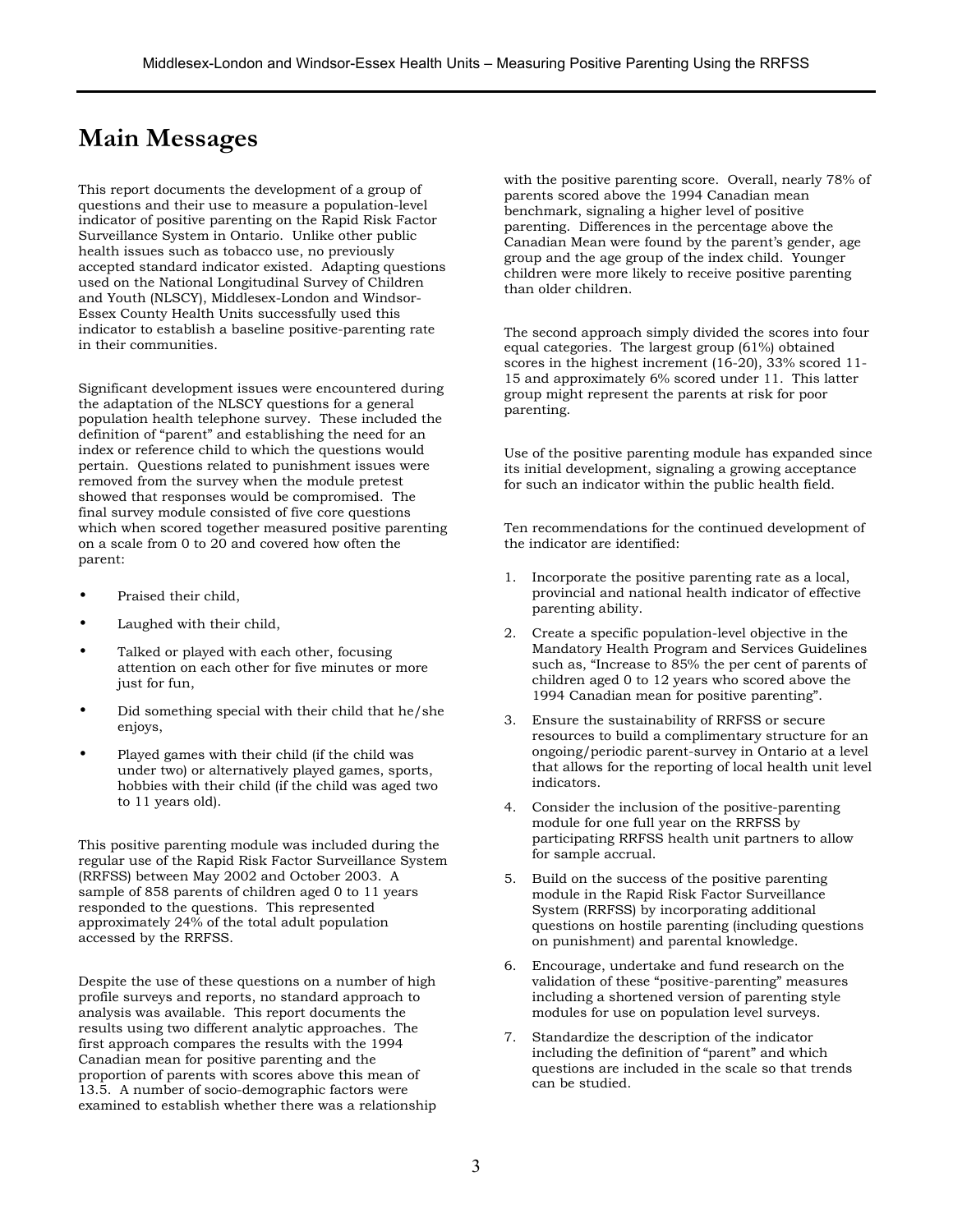- 8. Monitor local and provincial trends in the positive parenting rate to detect whether this indicator is sensitive to change over time.
- 9. Ensure the continued inclusion of this indicator for parents of both 0-6 year olds and 7-12 year olds, as even greater challenges seem to exist for those parents of children aged 7-12.
- 10. Continue to explore and interpret the interaction between the age of the child and the age of the parent and its impact on the positive parenting score so that parenting initiatives will ensure that positive parenting is encouraged throughout the development of the child.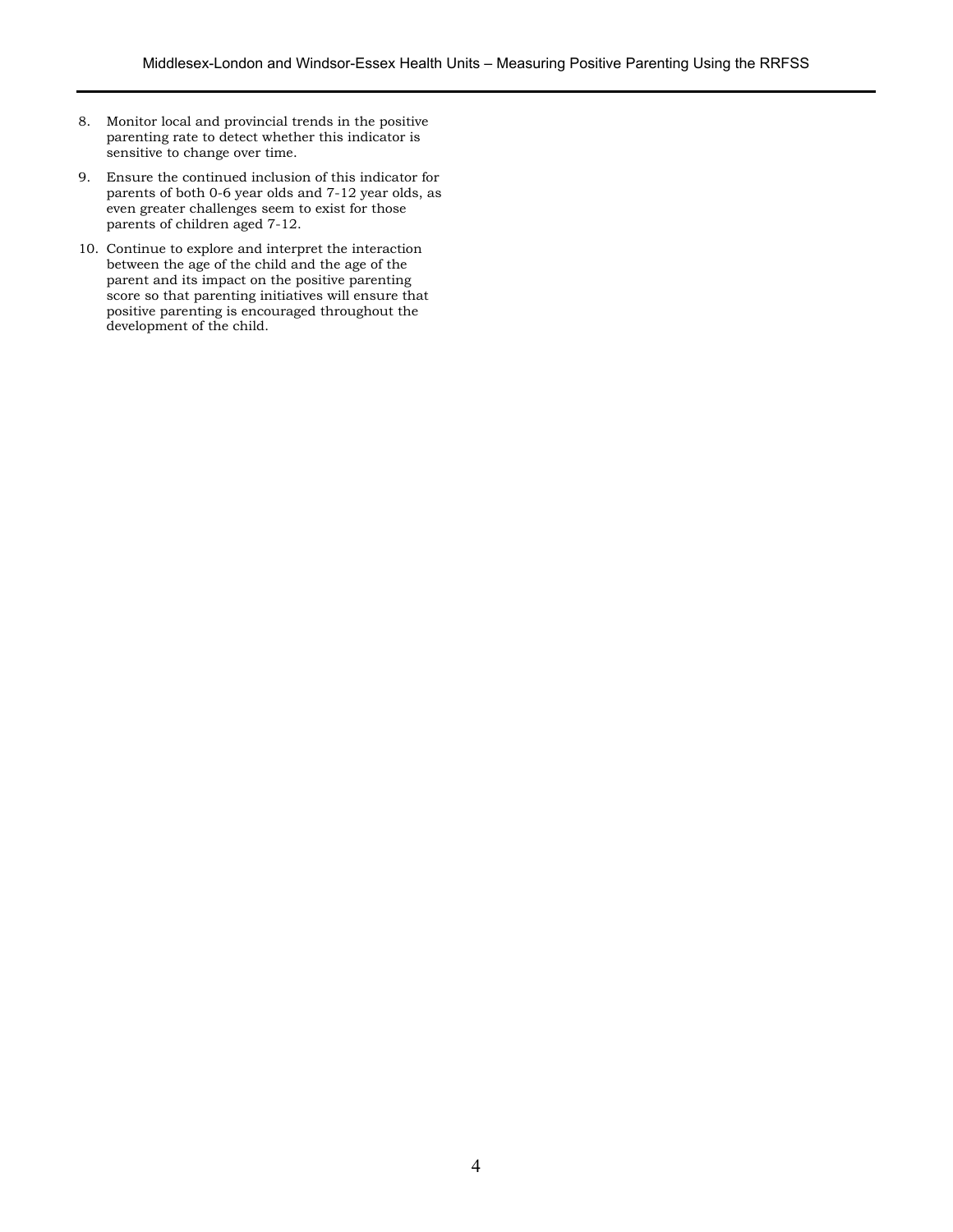# **Why the Work was Undertaken**

#### **THE FUNDING CATALYST**

On December 13, 2001, the Ontario Ministry of Health and Long-Term Care announced the availability of funding to public health units for traditional survey initiatives that addressed information needs in support of Early Child Development. Approximately \$45,000 was made available to each public health unit to complete the deliverables by the end of December 2002. Subsequently, an additional year of funding was announced in December 2002 for health units to continue previous initiatives or begin new projects related to perinatal and child health survey strategies for the duration of 2003.

Survey initiatives were expected to yield representative, population-based, cross-sectional measures of health status or risk factors for the local Board of Health's population or selected sub-populations in identified information areas. Parenting was identified as one of the five relevant information areas in addition to preconception health (including folic acid intake), prenatal (including healthy behaviours, food insecurity and exposure to Environmental Tobacco Smoke), postpartum health and child health, growth and development from birth to 6 (including childhood injuries, asthma and immunization).

Public health units were encouraged to build on existing initiatives and make effective use of opportunities and resources available in Ontario. One such opportunity included the initiation or enhancement of a health unit's participation in the Rapid Risk Factor Surveillance System (RRFSS). This system was modeled after the Behavioral Risk Factor Surveillance System, which operates throughout the United States. RRFSS developed in Ontario in 1999. It began at full capacity in 2001 to fill information gaps found in public health, and to inform local level program planning and evaluation. The surveillance system consists of a 20 minute, telephone survey that is asked monthly of approximately 100 respondents (adults aged 18 and over) from randomly selected households in each participating health unit region. Topics range from immunization through reproductive health to chronic disease risk factors and food safety. Currently 23 of the 37 health units in Ontario participate in RRFSS.

#### **THE SOUTHWEST RESPONSE AND RRFSS**

Due to the stated parameters and the short time frame, initially identified as one year, it was imperative to build on existing initiatives and opportunities where possible. The local health intelligence unit, the Southwest Region Health Information Partnership (SRHIP) offered to assist the health units in their planning by bringing the epidemiologists and other planners in the Southwest together to discuss their ideas and share resources. It

quickly became apparent that a number of southwest health units viewed the availability of these resources as a catalyst for joining the RRFSS. At the time of the funding announcement, Middlesex-London Health Unit was the only health unit participating in RRFSS within the Southwest Planning Region. The Middlesex-London Health Unit (MLHU) was able to secure an additional agreement from the survey house conducting the RRFSS (Institute of Social Research (ISR) at York University) to add an additional 2.5 minutes on their health unit's standard survey length starting in May 2002. This extra time allowed MLHU to add a parenting capacity related module to the RRFSS without detracting from the existing survey. By January 2002, an additional six of the remaining eight health units in the southwest (Elgin-St. Thomas, Grey-Bruce, Huron, Lambton, Perth and Windsor-Essex) committed to join RRFSS. These RRFSS participating health units with the help of SRHIP, agreed to work together to develop a survey module that would address the parenting capacity information gap. Those RRFSS participating health units in the southwest announced their intention to develop a module related to parenting to the Ontario RRFSS Working Group in January 2002, and invited all other interested health unit representatives to join in the teleconferences facilitated by SRHIP.

Other Perinatal and Child Health Survey related projects were carried out within the Southwest both by individual health units and various partnerships. The overall goal of this component of the project was to build local capacity to develop a sustainable surveillance system that would capture key indicators related to parenting capacity. Specifically the work was undertaken to assess the feasibility of using the RRFSS to develop and assess a population-level indicator of parenting capacity. Earlier reports documented developments related to the parenting component carried out in 2002.1, 2 This report focuses on summarizing these developments, reporting the results to date, reflecting on using the RRFSS for measuring positive parenting and providing recommendations gleaned from the development process during the past two years.

#### **IDENTIFYING THE INFORMATION GAP**

Initially, the Parenting Module Development Group (Development Group) considered the specific information areas within parenting capacity that would be of use to health units. Three distinct topics emerged: parenting style (including positive parenting), family functioning, and community parenting services access.

After considerable discussion the Development Group agreed to move forward with parenting style. The rationale for focusing on this topic was four-fold: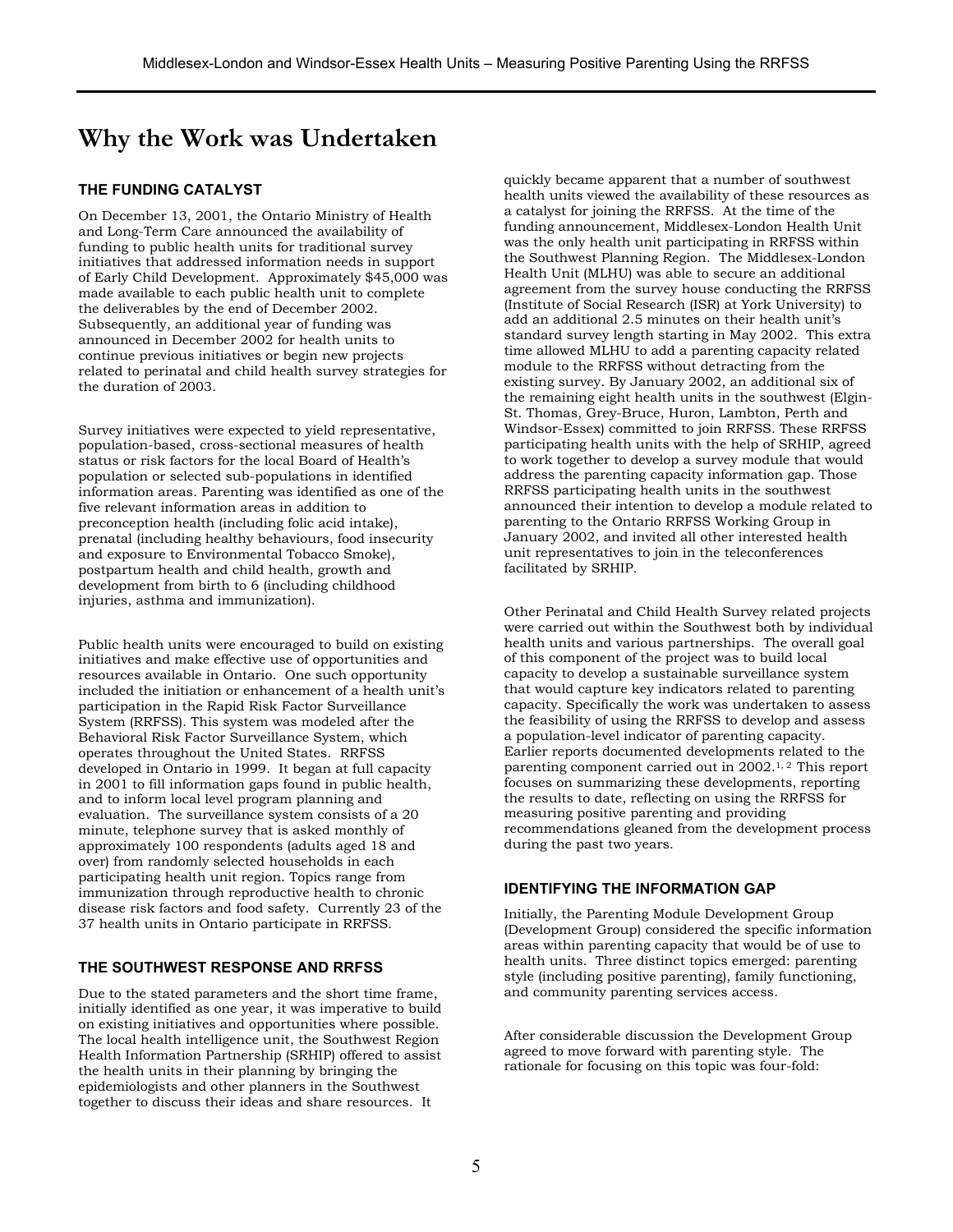- 1. The "Early Years Study" identified that parenting style had a significant effect on early child development.3
- 2. Public health epidemiologists had come to accept and expect to use health status indicators to measure the health of their local population. The "Statistical Report on the Health of Canadians"4 as well as the "Early Years Study" had both presented results on parenting style using similar scales. However, there was no standard population-level indicator used within Ontario public health units to measure a community's parenting abilities.
- 3. Health unit representatives considered it valuable to highlight the extent of the current local need related to parenting capacity in order to inform program planning and to monitor community level change which might be associated with the long-term impact of parenting initiatives in the community.
- 4. Easily accessible questions within the public domain were already in use on the National Longitudinal Survey of Children and Youth (NLSCY) and the results of this survey would provide a provincial and national comparison for local results.

As smoking behaviour is to chronic disease, parenting is to early childhood development. Yet, unlike other public health issues such as smoking, no standard approach to assess community change in the level of parenting ability existed. Nor was there an approved method for evaluating the long-term impact of parenting programs or health promotion interventions on the parent population. As an example Figure 1 provides a framework of how tobacco use is conceptualized and monitored at the population level in Ontario using the Middlesex-London and Windsor-Essex regions as examples. In contrast it identifies the information gaps that existed for parenting capacity within this framework at the onset of this undertaking. Although "parenting style" was quickly identified as an indicator of parenting capacity, an approach to operationalizing and measuring this indicator was not widely available. Similarly, no clearly defined, long-term public health objective existed except that found in the Mandatory Health Programs and Services Guidelines (1997) in Child Health "to increase effective parenting ability in high-risk families".5

| Topic                 | <b>Tobacco Use</b>                                                                             | <b>Parenting Capacity</b><br><b>Positive Parenting Style?</b> |  |  |
|-----------------------|------------------------------------------------------------------------------------------------|---------------------------------------------------------------|--|--|
| Description           | <b>Adult Daily Smoking Rate</b>                                                                |                                                               |  |  |
| Indicator             | % of adults that are daily smokers                                                             | ?                                                             |  |  |
| Goal                  | Reduce the proportion of adult women<br>and men who smoke daily to 15% by<br>the year 2005.    | ?                                                             |  |  |
| <b>Current Levels</b> | Middlesex-London<br>$18.5\% \pm 2.9$<br>$22.3\% \pm 2.7$<br>Windsor-Essex<br>Source: CCHS 2001 | ?                                                             |  |  |

#### **Figure 1: Conceptualization of Tobacco Use and Information Gaps related to Parenting Capacity**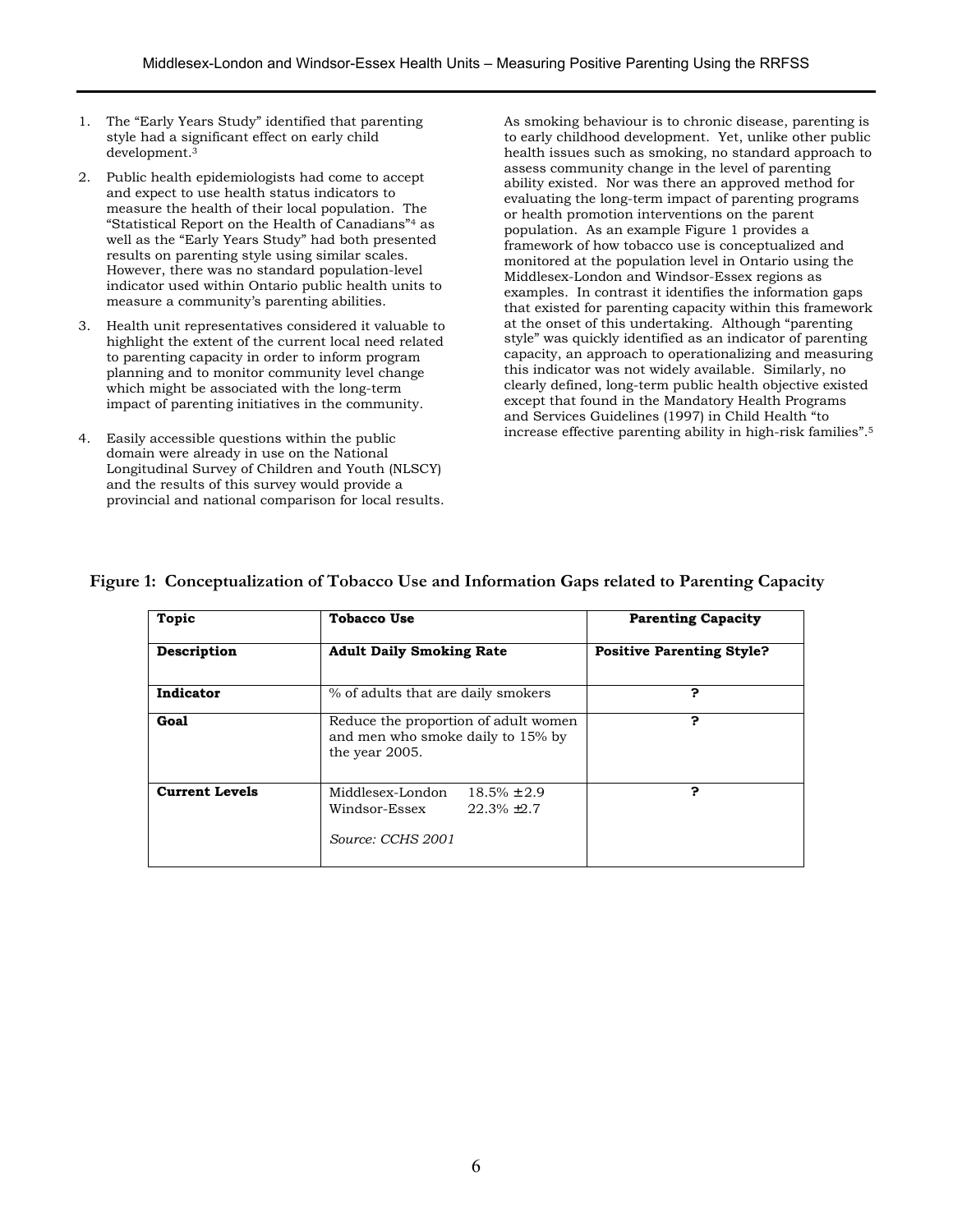# **What was Known**

#### **THE NLSCY QUESTIONS**

Since 1994, the NLSCY has used two parenting scales in at least three consecutive cycles of this face-to-face interview survey. The scales consist of a group of questions that together measure a certain concept when the answers to the items are compiled. It is generally important to use all the questions in the scale to measure the underlying concept. The first scale consists of 18 questions and measures three different constructs or factors related to parenting for parents of children under 12 years old: positive interaction, hostile/ineffective parenting and consistent parenting<sup>6</sup>. Positive interaction is measured for the full age range (0- 11), while the latter two measures included only children two years of age and older. These questions were suggested by Dr. Michael Boyle of Chedoke-McMaster and are based on Dr. Ken Dodge's work (Vanderbilt University). They are an adaptation of Strayhorn and Weidman's parenting practices scale6. These scales are widely used in the United States by the Fast-Track Project. Fast Track is a comprehensive, multi-site intervention designed to prevent serious and chronic antisocial behavior in a sample of children selected as high-risk at school entry because of conduct problems in kindergarten and home7. The Development Group contacted Dr. Boyle in March 2002. He continued to endorse the use of these scales although the scales had not been widely validated. However, to his knowledge, there was no other scale more widely accepted in the field nor any "shortened versions" of these scales. Efforts to undertake the development of a shortened version may promote greater use of the scale in the future.

The second NLSCY series of seven questions also provided by Dr. Boyle measure aversive/non-aversive parenting management techniques for those parents of children 2 and over. With input from Jennifer Macnab, a University of Western Ontario Graduate Student working in the field, and through a preliminary research review, the Development Group agreed to focus on using the first 18 questions.

#### **USE OF THE NLSCY PARENTING SCALES**

Analyses of the data from the first cycle of NLSCY Parenting Scales focused on associations between parenting practices or parenting styles and various child outcomes. Landy and Tam8 reviewed the relationship between parenting practices and developmental outcomes such as children's motor and social development, helping behaviour, language development and social relationships. They found that children's social relationships were the outcome most affected by parenting practices. Only 13.5% of the children under age two whose parents have high positive parenting scores show delayed social development compared to 35.2% of the children whose parents have low positive

parenting scores. They also demonstrated that positive interaction acts as a protective factor for high-risk children.

Landy and Tam9 expanded their earlier study by examining the association of multiple factors with child outcomes. Factors included are parenting practices, social supports, and risk factors such as being in a single-parent family, either parent having ever been a teenage parent, parental depression, low-income, low level of parent education, family dysfunction, being a recent immigrant, and having four or more children at home. Child developmental outcomes examined for children ages 4 to 11 included the co-occurrence of conduct disorder, hyperactivity, emotional disorder, repeating a grade in school; and for children ages 2 to 3 include emotional disorder, hyperactivity, and aggressive behaviour. Their findings support the theory that a complex relationship exists between risk and protective factors and the development of child resiliency. The likelihood of having more problem outcomes increases with an increase in the number of risk factors present. On the other hand, social support and parenting practices have a positive effect, with social support decreasing the child's risk of having social problems and positive parenting reducing child problems in most areas at all ages. For children ages 4 to 11, positive parenting reduced the odds of the child repeating a grade in school by 52%, having an emotional disorder by 41%, having a relationship problem by 27%, and by 25% for conduct disorder. For children aged 2-3, positive parenting is not shown to be particularly effective in reducing the odds of having one or more problems, while consistent parenting reduces the odds ratios for aggressive behaviour and hyperactivity by more than 50%.

Chao and Willms<sup>10, 11</sup> used the NLSCY data from Cycle 1 to challenge one of the assumptions underlying the "culture of poverty" thesis - that children of poor parents have worse schooling outcomes because of the way they are parented. They re-classified the twenty-five NLSCY parenting practices questions to conform to parenting styles more commonly used in the child psychology literature: authoritative, authoritarian, permissive, and unskilled. Authoritative parenting is characterized by parents monitoring their children's behaviour, being responsive to their needs, and encouraging independence with a democratic approach. It stands in contrast to authoritarian parenting, characterized by parents being highly controlling and somewhat harsh in their approach to discipline, and "permissive" parenting, characterized by parents being overly-indulgent and setting few limits for behaviour.

Their findings suggest that parenting style is only weakly associated with socioeconomic factors, as the variables describing family structure and socio-economic status account for only about 2 to 6% of the variation in parents' practices. Results indicated that children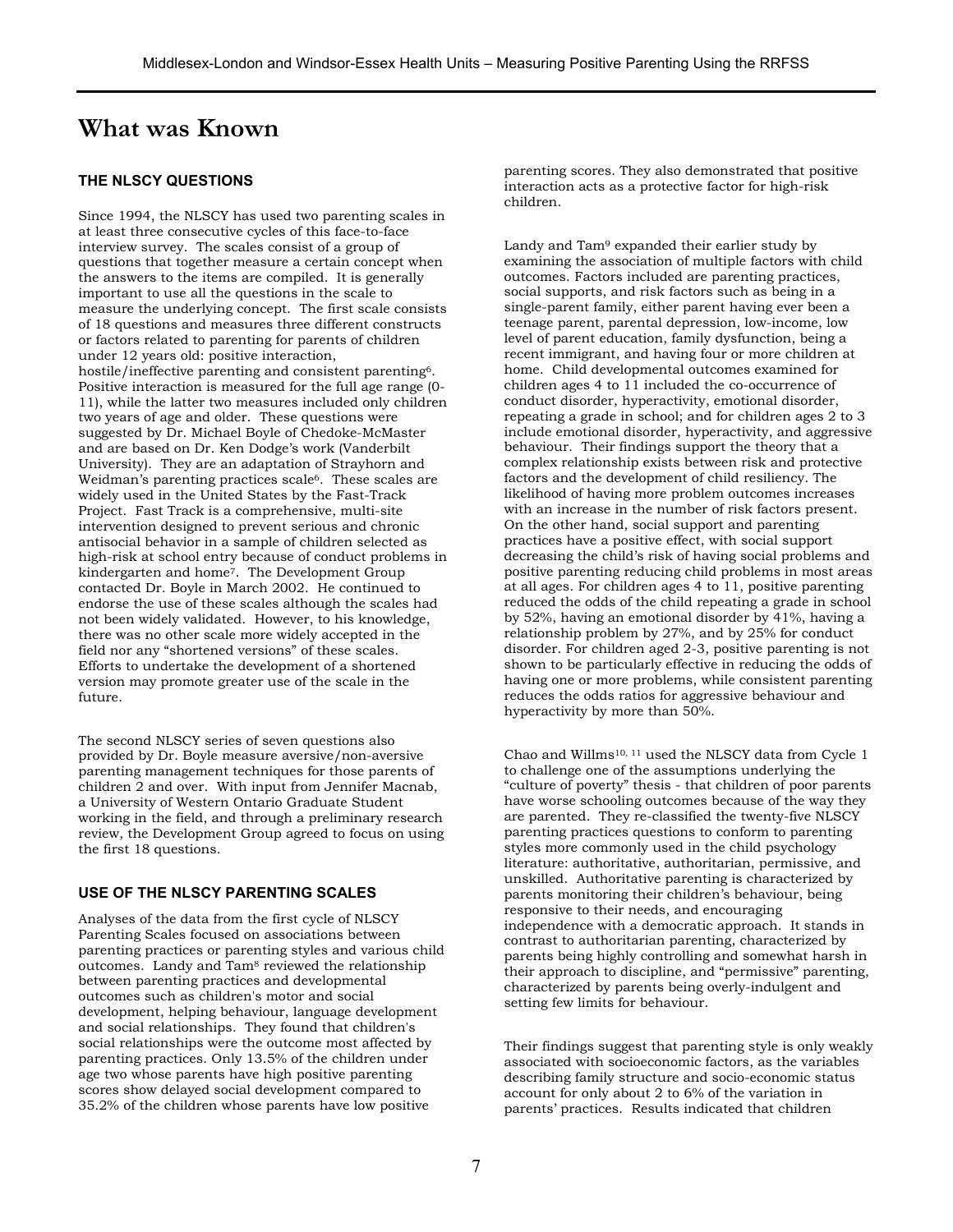whose parents recorded a "permissive" parenting style are 1.6 times as likely to be vulnerable, those with "authoritarian" parents are 1.8 times as likely, while those with "unskilled" parents are nearly 2.6 times as likely to be vulnerable when compared to those whose parents are "authoritative", the preferred parenting style. Chao and Willms conclude that the effects of good parenting are largely independent of the effects of family socioeconomic factors, and exert a stronger influence on child development.

Results from the NLSCY related to positive parenting for working Canadians were recently reported in "Work-Life Conflict in Canada in the New Millennium" funded by Health Canada12. They appeared to have grouped questions in a slightly different arrangement to create a positive parenting score. The vast majority of Canadians in this sample (79%) engaged in behaviours associated with positive parenting several times a week or daily. One in five parents engaged in these behaviours only once a week or less. The report identified that gender, job type, or sector of employment did not seem to make any difference in the tendency to engage in behaviours associated with positive parenting. The only factor found to make a difference was "dependent care status". Not surprisingly, those employees with children at home were more likely than those without children at home, to engage in activities with their children. This is an important finding when considering the inclusion of parents in parenting surveys who are in joint custodial relationships.

#### **ADAPTING THE NLSCY QUESTIONS FOR OTHER SURVEYS**

Although the NLSCY questions have been widely used on large population surveys it is unclear if there has been any validation of whether the scale measures what it purports to measure or whether it is a reliable measure. In 2001, the City of Ottawa - Public Health and Long-Term Care Branch used some of the individual questions from the NLSCY in a telephone survey. Their survey results reported on the individual item responses but did not assess a value on the parenting scale. They found that over 95% of responding parents say they provide daily praises, talk and interact daily with their child, and laugh daily with their child; 44% do something special with their child on a daily basis such as going to the park, a friend's house, shopping mall etc. and the rest do something special at least once a week13.

During the initial development phase, the Development Group spoke with Dr. Carol Russell, Vice-President of Research and Programs at the "Invest in Kids Foundation". Dr. Russell helped to develop the "The Parent Poll" a national survey for parents of children under six. She is also on the Advisory Board for the NLSCY and for Healthy Babies Healthy Children. The Parent Poll included specific questions related to parental knowledge of child development and the Parenting Style questions from the NLSCY. Respondents were selected from a "mail-panel". This method utilizes

a group of people who have agreed to participate in as many surveys as possible for one year and are remunerated for each survey. Thus the respondents are likely to be more inclined to answer probing questions than a sample accrued through a random telephone survey such as the RRFSS. The "Parent Poll" identified an index child (the youngest child in the house) to whom the questions would apply.

Dr. Russell shared some of the results from her study<sup>14</sup>. It reported on six knowledge items from the "Parent Poll" for which there was a consensus within the child development field on the appropriate responses. For these six questions, less than a quarter of parents knew the answers. In addition Dr. Russell reported that they found a relationship between positive parenting and knowledge level. She encouraged us to consider using the knowledge questions on the RRFSS in the future in conjunction with the positive parenting module. The six knowledge questions have also been adapted in Calgary for a telephone survey in that region.

In the production of the document "Early Childhood Development in Niagara Falls, Ontario" 15, the Early Years Action Committee developed a way to analyze their community, according to some broad indicators. The indicators had to meet two criteria:

- 1) evidence that the indicators were related to children's developmental outcome, and
- 2) be amenable to change through the efforts and actions of families and communities.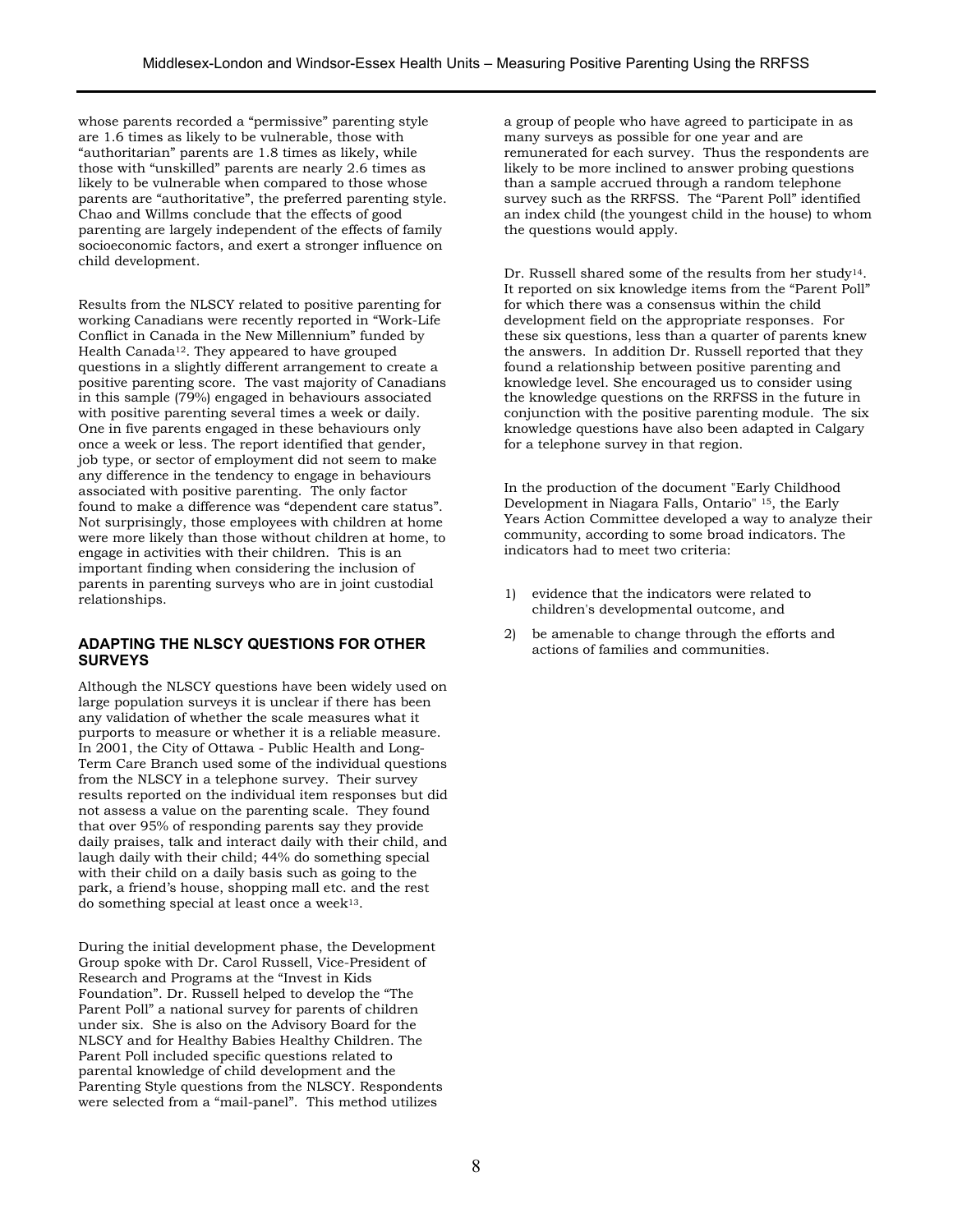The report set out ten indicators upon which the community could act over the next few years. Thus they looked across the spectrum of factors that impact on a child's health and created a list of 10 key indicators:

- 1. positive parenting
- 2. parental engagement
- 3. family functioning
- 4. maternal mental health
- 5. social support
- 6. social capital
- 7. neighbourhood quality
- 8. neighbourhood safety
- 9. use of resources
- 10. residential stability

Niagara's report explained that "positive parenting" was by far the most important factor explaining the outcomes in the behavioural domain, followed by the mother's mental health, and community social capital. The report was based on the full series of questions from the NLSCY. A random sample of 342 kindergarten children ages 5 and 6, and their parents were given the assessments. Statistics Canada interviewers collected detailed information from and about these children using the instruments from the NLSCY. Positive parenting was defined as the style of parenting called authoritative parenting.

In 2003, Toronto Public Health conducted a 20- minute telephone survey including the NLSCY positive-parenting questions with approximately 1000 parents of children aged 0-6. Their approach to defining parents was slightly different. They included custodial parents of children who regularly lived at least part of the time in their home. Among other questions they also successfully included the hostile-ineffective scale (the series of questions which asks about punishment). Their success in incorporating these questions into the survey is attributed to having the questions embedded in a larger child health survey. The hostile-ineffective parenting questions were asked well into the survey at question 32, of a total survey of 92 questions. They did not report any unusual refusal or interviewee termination at these questions. Release of the results from their survey is pending and expected in the spring 200416.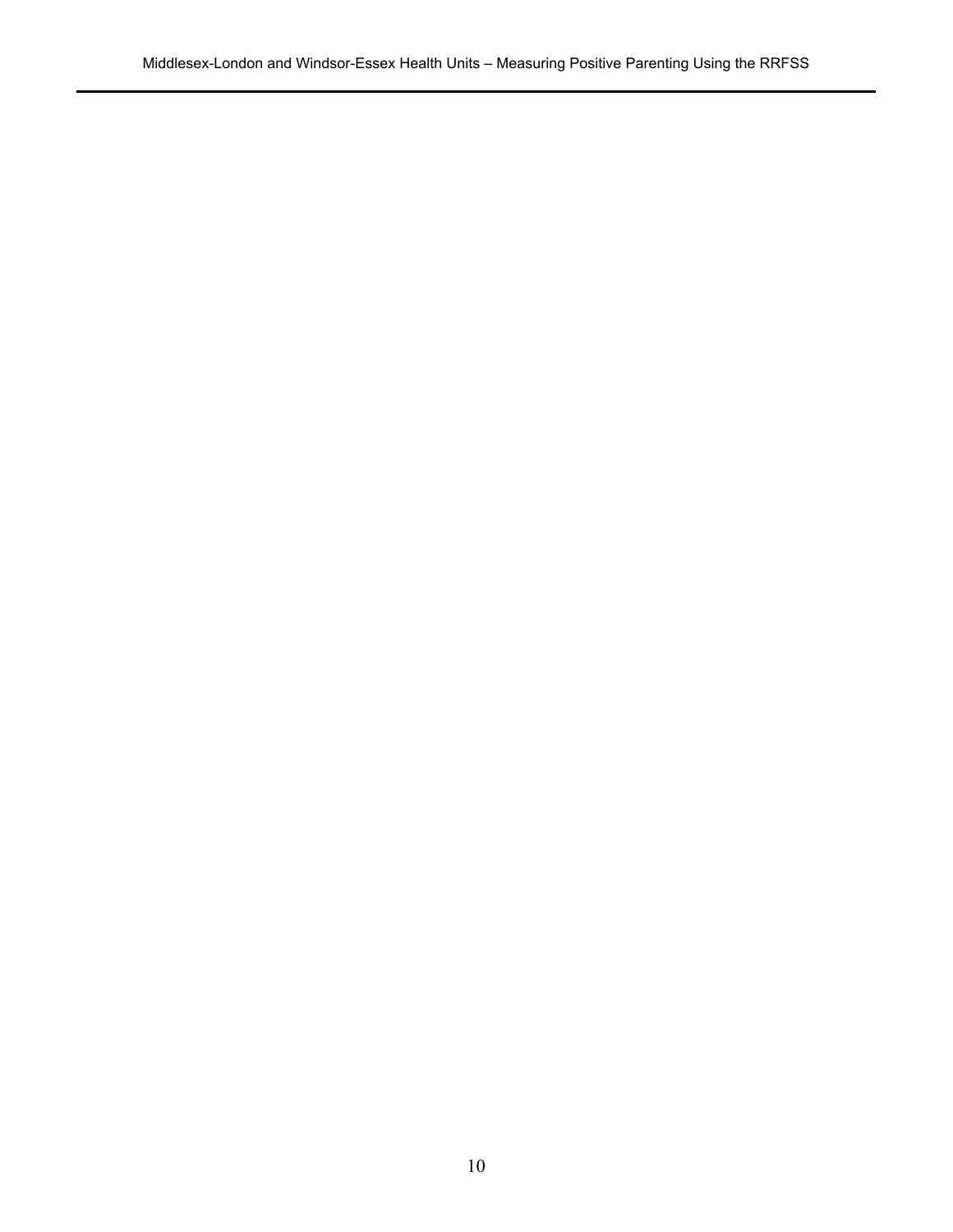# **What was Done**

#### **RRFSS MODULE DEVELOPMENT**

By May 2002, a small group of health units facilitated by SRHIP had developed a module for the existing RRFSS to contribute to local knowledge of parenting capacity. The RRFSS module was based on pre-existing questions used on the NLSCY. Initially, 18 questions to measure parenting capacity were proposed. These questions were widely cited for measuring concepts such as authoritative, authoritarian, and permissive parenting styles. These eighteen questions constituted one scale that measured the concepts of positive parenting interaction, consistent, and hostile/ineffective parenting.

Key issues in the initial adaptation of the NLSCY questions included:

- identification of a reference or index child for the series of questions,
- the identification of the sampling frame (i.e. the definition of parent), and
- the provision of interviewer notes.

Currently the NLSCY references a specific parent / child relationship for parents of children 11 years old and younger. There was wide discussion among the Development Group about whether a parent's parenting style is consistent for each child<sup>17</sup>. It is not well known whether the possible difference is enough to put the parent in a different parenting style category in relation to each of their children. Dr. Michael Boyle advised that we should consider that there might be as much within family variation as between family variation and urged us to identify a specific reference child.

After consulting with experts, it was decided that the questions would apply to one child, the index child. If a household had more than one child under 12, the child with the last birthday would be the child the parent would be asked to think of in relation to the questions. Second, the respondent would be asked what relationship they had with the child(ren) in their household. If the respondent is a brother/sister or nanny, they were excluded from answering the questions in the module. Parents and siblings who raised the child were asked the questions. If the respondent identified that they were a stepparent, guardian, grandparent or other relative they were then asked if they are at least partially responsible for raising the child. If they were fully or partially responsible for raising the child, they were asked the questions. If not, they were excluded from answering the questions in the module.

In summary, two entry questions were created for the module. The first identified individuals that are fully or partially responsible for raising a child. The second

question identified a single reference child within the family by identifying the child with the next birthday in the household who is under 12 years of age. A follow-up question was asked to identify the relationship of the individual to the child. This latter question was also meant to exclude adult siblings that would have some responsibility for raising the child but who were not legal guardians.

Interviewers from ISR requested that we provide them with definitions of a number of the terms used in the questions including the terms "punishment" and "discipline". The interviewers would then supply these definitions if clarification were requested during the interview. Our contact for the NLSCY, Kelly Astri, Research Analyst, Human Resource Development Canada shared with us that these definitions did not already exist. Therefore, interviewer instructions were created with input from the field and in consultation with the staff from ISR.

In April 2002, the parenting style module was pre-tested by the survey house, ISR. Results from the pretest clearly indicated that there would be significant problems if the questions were used within the RRFSS telephone interview context. First, the module took considerably longer that predicted, nine minutes on average for respondents to complete as compared to the estimated five minutes. As a general guideline, approximately four questions can be asked each minute on the RRFSS. This nearly doubling of the survey time was likely due to the need to repeat questions, for clarification, the need to provide definitions and the addition of the cognitive questions used to solicit feedback on the module questions themselves. Due to the cost per minute of the survey and the need to consider respondent burden, the use of a nine-minute module on the RRFSS was considered to be unrealistic.

Secondly, respondents were extremely reluctant to provide sensitive information about their children specifically the questions related to measuring the consistent and hostile/ineffective parenting constructs. Fifteen percent of respondents (3/20 pre-test cases) hung-up in the middle of the module. This result was despite the inclusion of a skip-out pattern built into the module after a respondent's refusal to answer two questions. ISR reported that this kind of response was highly unusual and had not been encountered with any of the other RRFSS modules. The interviewers explained that the respondents who quit in the middle of the module sounded extremely uncomfortable with the questions and were reluctant to participate. The most discomfort was registered for those questions where "punishment" was being discussed (See Appendix A from Q8 on). It was felt that the use of this module in its entirety might drastically reduce the overall RRFSS's completion rate as well as increase the risk of public complaints about the RRFSS. These results were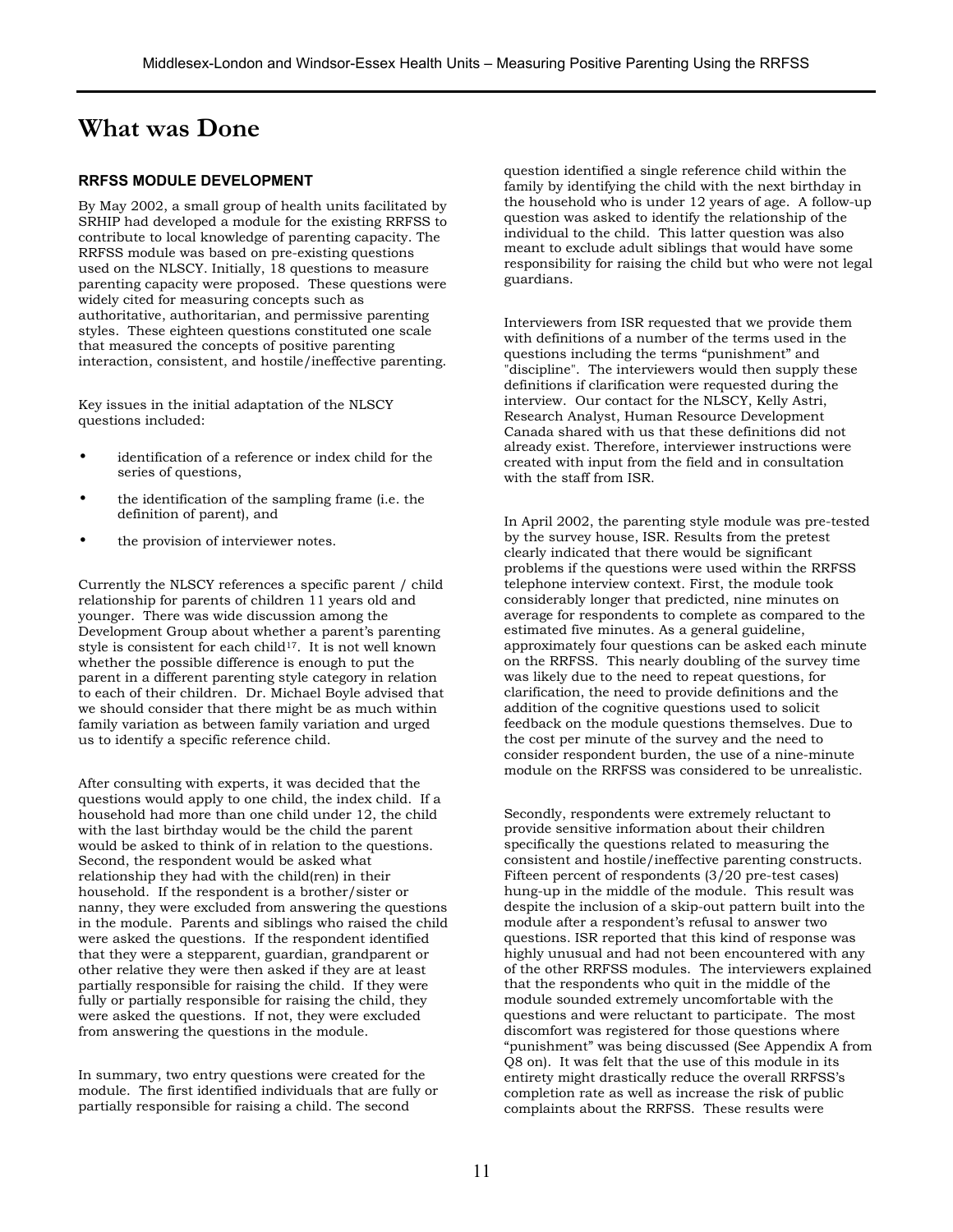unexpected. Item non-response on the NLSCY and had been less than 5% in Cycle 1. It appeared that respondents' comfort with answering sensitive questions about their children might vary between survey contexts. Despite the use of these questions on other large-scale surveys, their use on the RRFSS was problematic.

In May 2002, the Parenting Module was incorporated into the RRFSS and included by the Middlesex-London Health Unit and the Windsor-Essex County Health Unit. The problem with the length of the total series of questions, coupled with the perceived offensive, confusing nature of some of the questions resulted in the module being reduced to five questions on positive parenting interaction. These five questions asked parents the following:

- How often they praise their child
- How often they laugh with their child
- How often they talk or play with each other, focusing attention on each other for five minutes or more just for fun
- How often do they do something special with their child that he/she enjoys
- How often they play games with their child (if the child is under two)
- How often they play games, sports, hobbies with their child (if child is 2-11 years old)

The final positive parenting module consisted of:

- a group of instructions and questions to identify parents/ guardians as well as the eligible index child (under 12 years old, living in the household with the next birthday),
- a series of five questions which combine to assess positive parenting (See Appendix B),
- Four standard cognitive questions to evaluate the clarity and acceptability of the questions to the respondent. (See Appendix C).

Although timing reports were not available, it appears that the module adds approximately 2.5 minutes on average to the total interview time. This is based on assessing the total interview length of the MLHU survey for the 100 respondents per wave prior to adding the questions and after adding the questions. Since less than a third of the respondents actually answered these questions, the actual length of the module for participating respondents might be as high as seven minutes. This module consists of 14 questions in total (5 entry, 5 positive- parenting scale and 4 cognitive testing.) Due to the cost per minute of the survey and the need to consider respondent burden, further consideration is indicated to assess the length of the

module both in terms of overall average survey length and respondent's time.

The survey tool has remained stable over time and no changes to the module have been made since the first wave of collection. A coding error was detected with respect to the age of the index child in November 2003 and subsequently modified. A syntax file was constructed by ISR to adjust for this error prior to November 2003. A data dictionary has been constructed noting this error for those who had opted into this module before November 2003. For the data dictionary, please see Appendix B.

#### **ANALYSIS APPROACH**

A major issue resolved in 2003 was the approach to analyzing and interpreting the data. Since these five questions were constructed as a scale, it was decided to analyze them both as individual questions and as a derived scale. However, questions remained – how positive was positive parenting interaction? What was the benchmark to which regions could compare? How could local results be put into a broader context? The 1994/1995 Canadian mean for these five questions on the NLSCY was designated the benchmark4. In 1994/1995, the Canadian mean for positive parenting was 13.5 out of a possible score of 20. The higher the score, the more frequent positive parenting interaction was practiced. With respect to scoring the questions, the highest score is 20, with 0 being never, and 4 for daily/all the time. Any parent who refused to answer a question or answered "don't know" to any of the five questions was excluded from analysis. While this mean score allowed a County or Region to situate itself to a national benchmark, it did not provide a more detailed picture of where people were situated with respect to scoring. To monitor change over time, another approach to the analysis was devised. The scores were divided into four equal increments (0-5; 6-10; 11-15; 16-20). This approach was created in anticipation that this method would be more sensitive to minor shifts within the parenting score range and therefore able to better monitor if a population's parents are moving up into higher scores over time

The results were analyzed using standards outlined by Statistics Canada and supported by the Ontario RRFSS Analysis Group:

- "Don't know" or" refused" responses that are greater than 5% are not to be excluded but reported separately
- Cells <5 are suppressed
- Denominators <30 are suppressed
- Statistically significant results are reported when p<.05.
- Point estimates with a coefficient of variation >33.3 are suppressed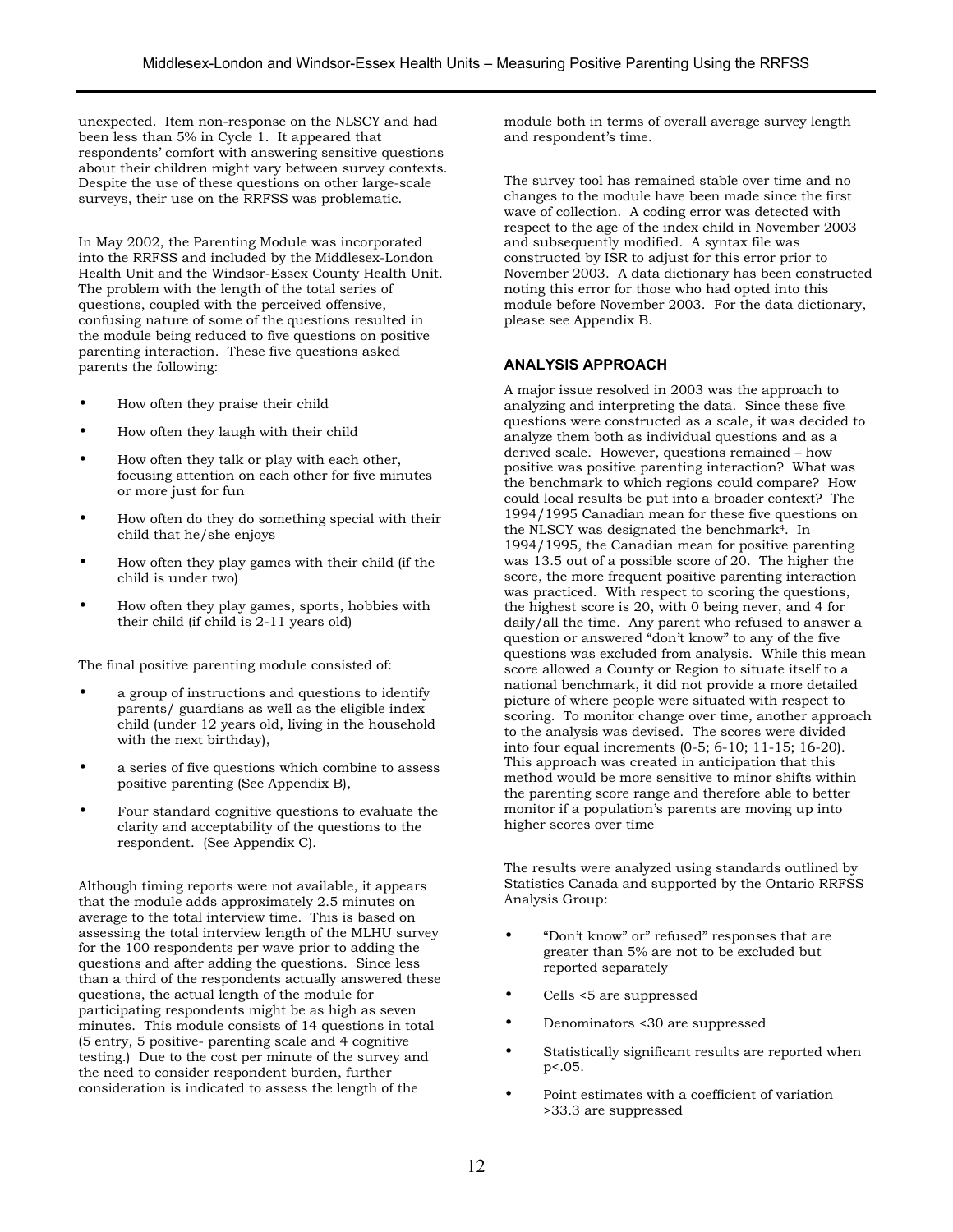- Point estimates with a coefficient of variation from 16.6 to 33.3 are to released with caution
- Point estimates with a coefficient of variation <16.6 are to be released without qualification

In addition, questions about positive parenting interaction are weighted. The questions are weighted to approximate a random telephone survey of individuals and thus adjust for the fact that RRFSS is a random household survey. It was deemed appropriate to weight the responses because the questions are not proxy questions about children's perceptions or behaviours (which would be unweighted in accordance with previously developed modules), but ask parents directly about their own behaviour with one of their children under the age of twelve.

The Middlesex-London Health Unit and Windsor-Essex County Health Unit developed a SPSS syntax file for the automated analysis of the positive parenting module including the derived positive parenting score and some suggested approaches for analysis and interpretation. This syntax file was made available to all RRFSS partners in December 2002.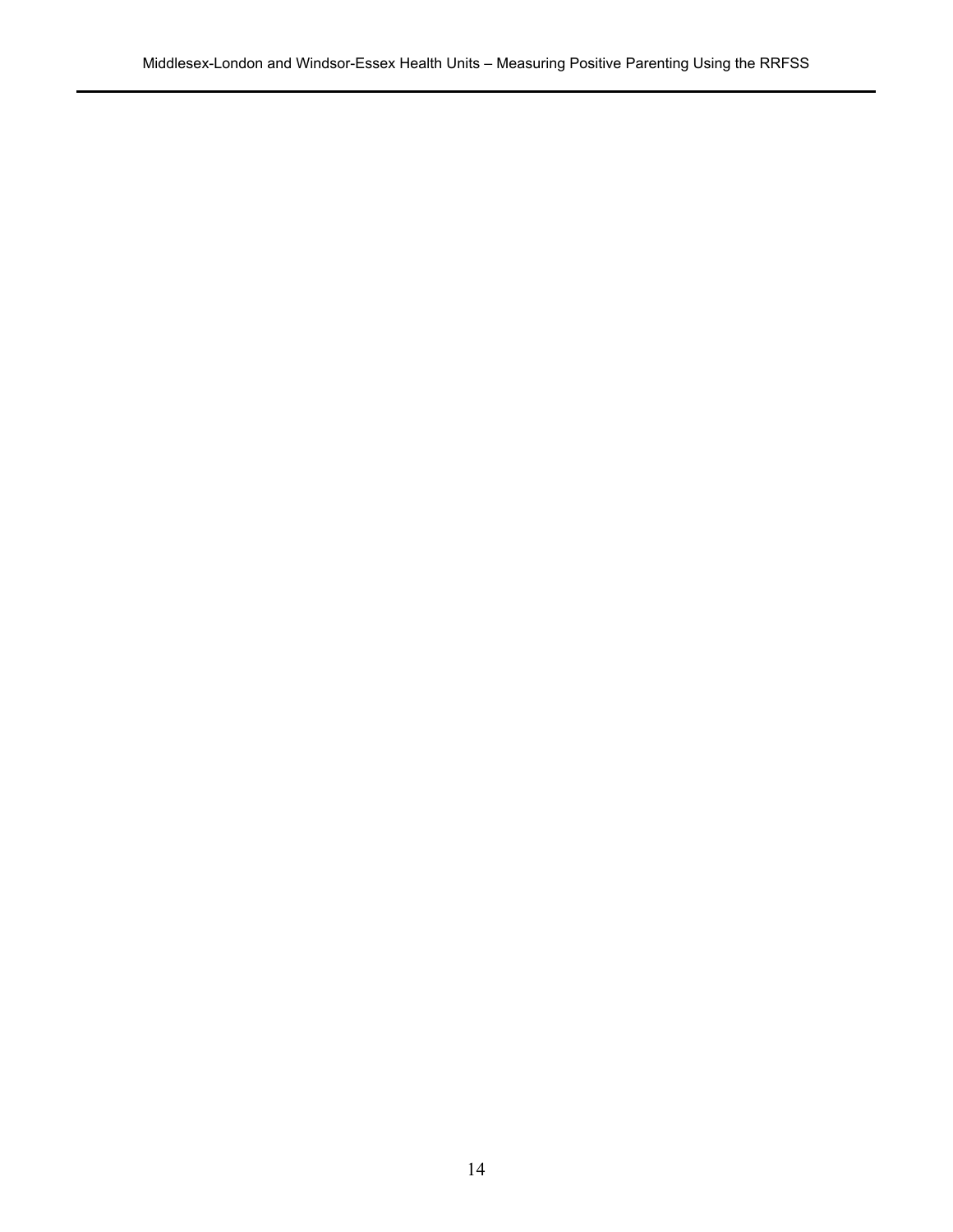# **WHAT WAS FOUND**

#### **OVERVIEW**

Overall, the results provide base-line measurements of positive parenting against which future rates can be compared. They indicate that a large proportion of parents in Middlesex-London and Windsor-Essex practice positive parenting. The results are presented in the following order: survey participant flow and sample characteristics, frequency of individual positive parenting behaviours, local positive parenting score comparisons to the Canadian mean, for positive parenting and incremental parenting scores.

older on RRFSS in Waves 17 to 34, interviewed between May 2002 and October 2003 (890/3742) were identified as being partially or completely responsible for raising a child aged 11 or younger. Of this 426 were residents of the Middlesex-London Health Unit region and 466 were residents of the Windsor-Essex County Health Unit region. In the unweighted sample 93.3% were parents while the others were stepparents, guardians, grandparents, and other relatives. This group was eligible for inclusion in the positive parenting module. Only those respondents who provided valid answers for all 5 questions on the positive parenting score were included in the final sample of 858.

#### **SURVEY PARTICIPANT FLOW**

Figure 2 outlines the survey design and participant flow. Approximately 24% of the total respondents aged 18 and



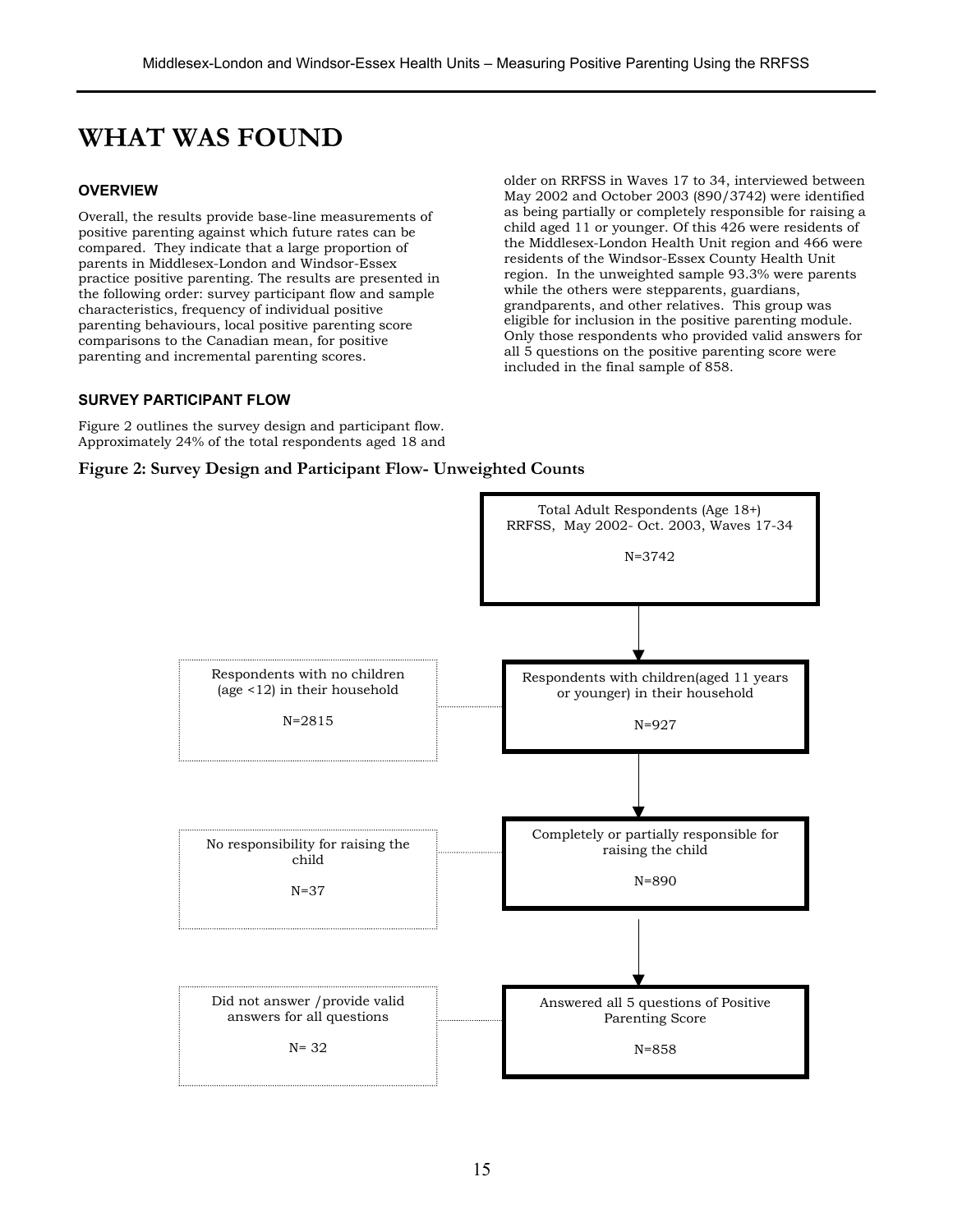When each of the five questions in the positive parenting module is considered individually, a lower percentage of parents reported participating in those activities that might require more planning or resources than those activities involving more verbal behaviours (Figure 3). For example nearly 95% of parents in Middlesex-London and Windsor-Essex combined reported that they praised their kids while just over half reported that they play games or sports with their children daily. This split in results was similar to that observed in

the City of Ottawa Parenting Survey 200113. However, lower percentages were reported for the more resource intensive activities such as doing something special with their child on a daily basis, by those parents surveyed in Ottawa (44%) than the southwest sample (53.1%). Slightly different sample sizes were observed for each question due to the fact that the results exclude "don't knows" and "refusals" and represent the weighted counts.



#### **POSITIVE PARENTING SCALE COMPARED TO CANADIAN MEAN**

The five questions were combined to create the positive parenting scale. Higher scores reflect a greater frequency of positive parenting. To provide some assessment of positive parenting in the local population the results

were compared to the 1994 Canadian mean of 13.5 for positive parenting interaction. In the combined regions of Middlesex-London and Windsor-Essex, 77.8% (± 2.8; n=858) were above the mean (Figure 4). The overall mean on the Positive-Parenting Scale was 16.1 for this combined sample indicating that a greater proportion of parents in Middlesex-London and Windsor-Essex exhibit positive parenting than did the 1994 Canadian population.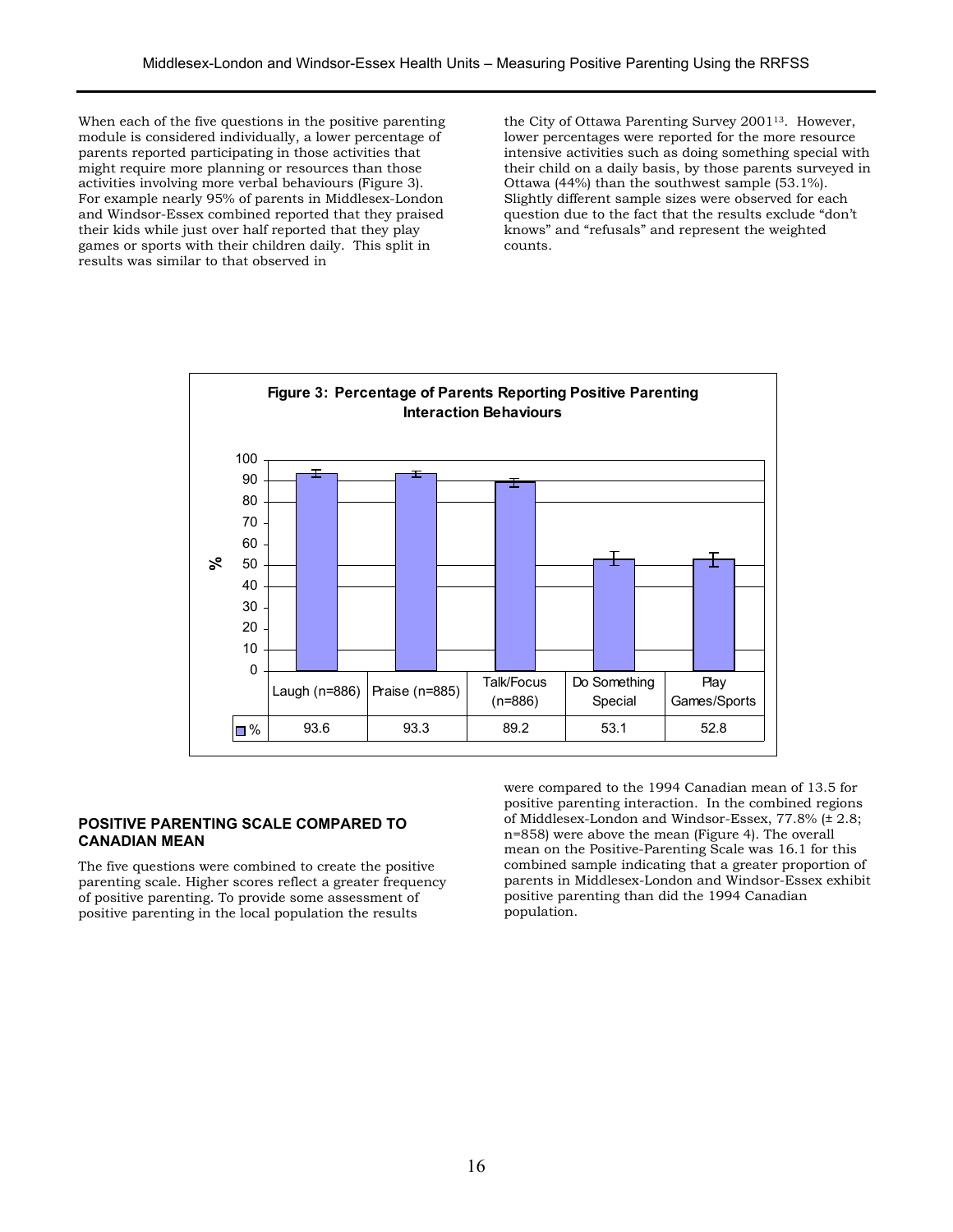

A number of socio-demographic variables were considered to determine their impact on the frequency of positive parenting. Differences in the percentage above the Canadian mean for positive parenting were observed by the parent's gender, age group of parent and age group of index child. The percentage of females above the Canadian Mean (81.6% ± 3.4;n=494) were higher than males  $(72.8\%, \pm 4.6; n=364)$  (Figure 5).

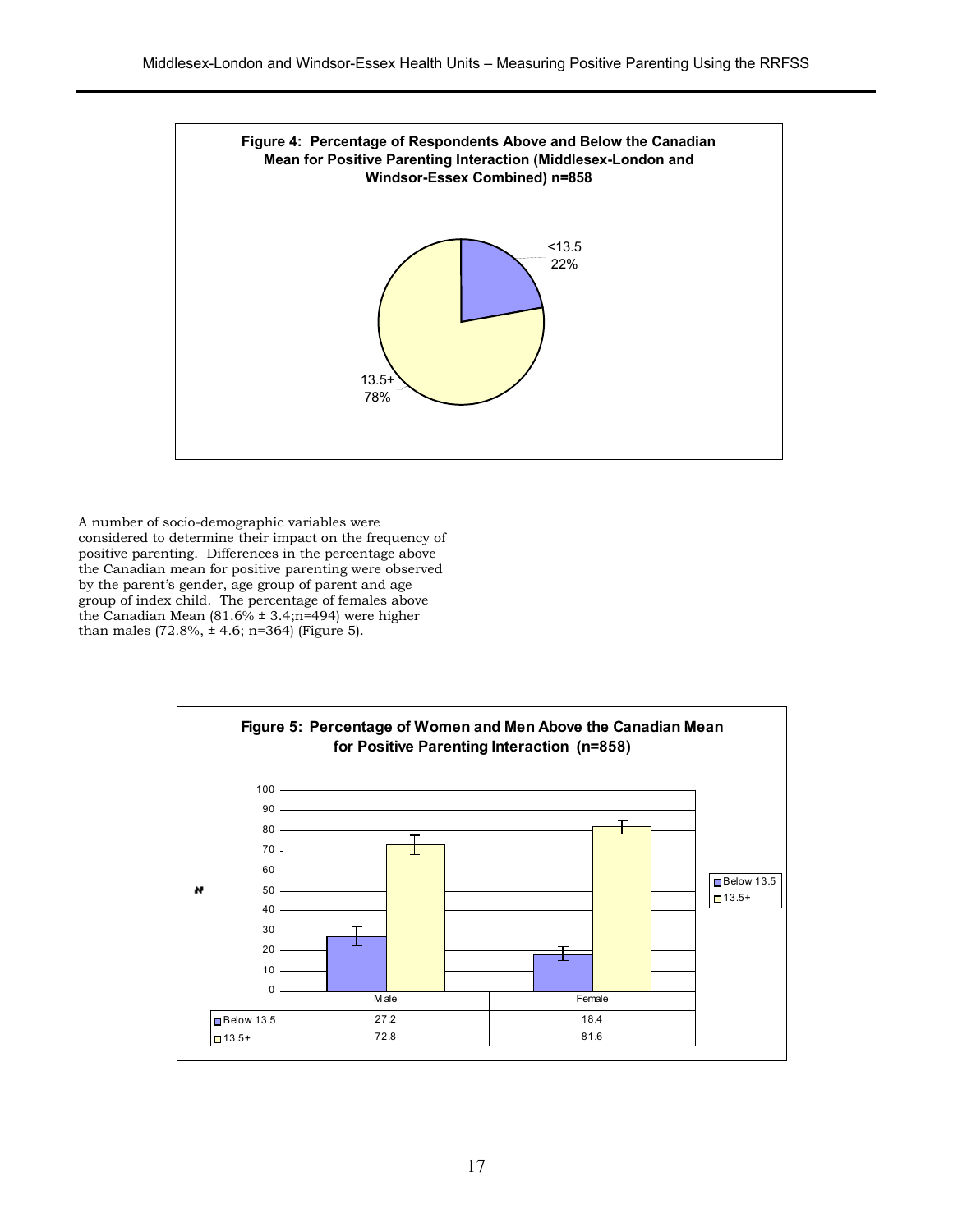Those parents age 18-34 years old were more likely to be above the Canadian mean (87.1%, ±3.5; n=357) than their older counterparts aged 35 and older (71.7%  $\pm$  4.0; n=494). Parents of younger children aged 0-6 were also more likely to be above the Canadian mean (86.6%, ±2.9; n=524) than their older counterparts aged 7-11 years old  $(63.9\%, \pm 5.1; n=335)$ . Of the two variables, the age of the index children is more strongly associated with the age of the parent with respect to positive parenting interaction. In other words, the age of the index child – usually a younger child (0-6) is more likely to determine the frequency of positive parenting interaction than age of the parent (Figure 6).



The age of the index child is strongly associated with the frequency of positive parenting. Specifically, the younger the child, the more positive parenting the child is likely to receive, regardless of the age of the parent. These findings beg the questions: If positive parenting is practiced frequently in children's early years, does this trend continue into children's later years, where positive parenting interactions currently are markedly decreased from the early years? Do older children experience more hostile/ineffective parenting interaction and do these interactions account for the lower levels of positive

interaction? It would be prudent to monitor the cohort of children over time to determine if these children do receive the same amount of positive parenting interaction as they get older or shed light on why they do not. At the very least, monitoring these behaviours can reveal where programming/education needs are to be focused more heavily as well (i.e., for those parents, particularly men, with children 7-11).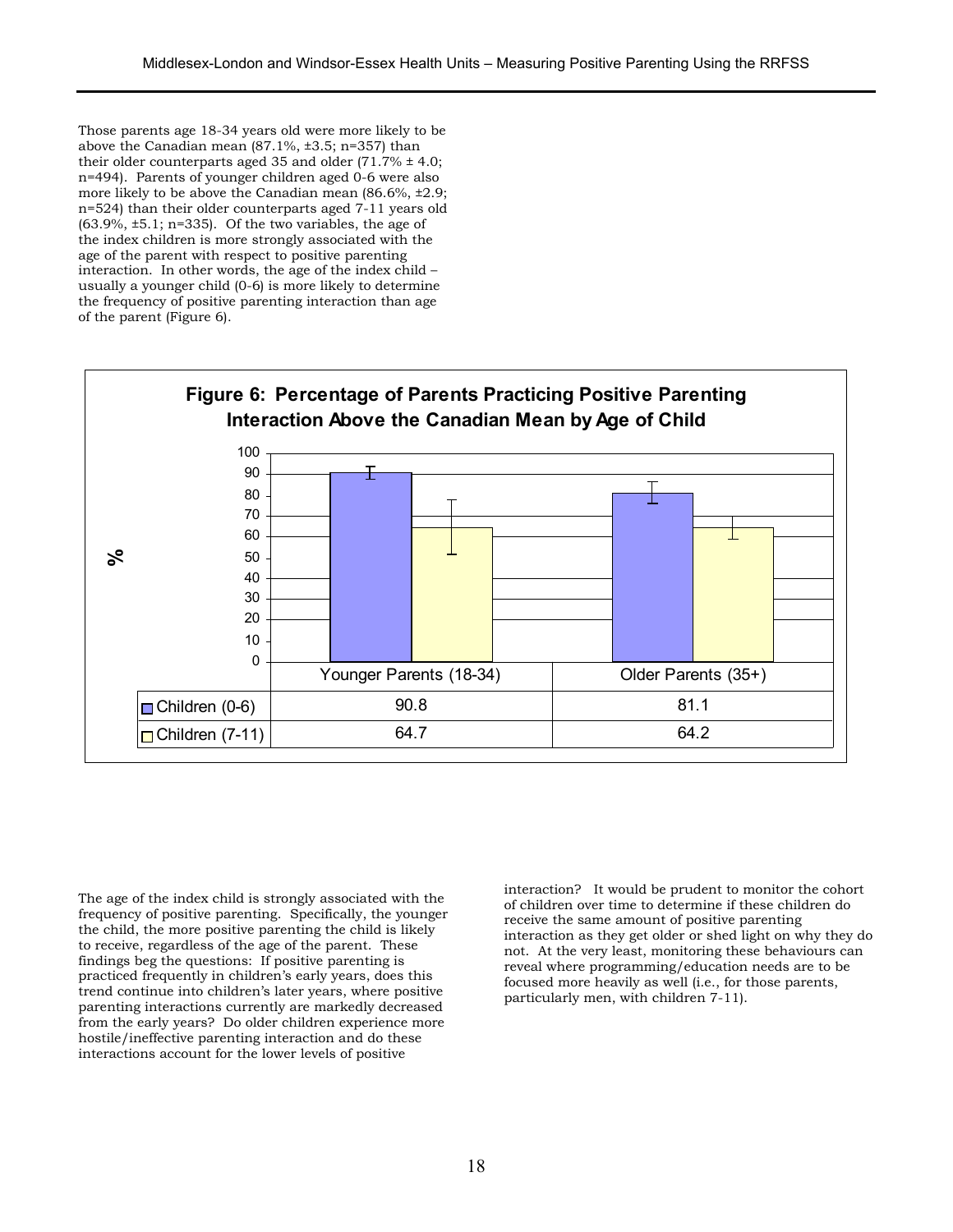No significant differences were observed in the following variables:

- Health units, Middlesex-London (76.0%, ±4.2; n=400) compared to Windsor-Essex (79.5%, ±3.7; n=458)
- Income Level: Less than \$40,000 (77.3%, ±6.2; n=176), 40,000 to less than 70,000 (75.0%, ±5.1; n=276), 70,000 to less than 100,000 (78.3%, ±6.4; n=161) and 100,000 and over (78.9%, ±7.1; n=128)
- Employment Status: Employed (76.7%, ± 3.2, n=690) Not employed (82.2%, ± 5.8 n=169)

As education level increased so did the percentage above the Canadian Mean. However, this trend was not statistically significant. (Less than high school (68.5%, ±10.7; n=73), High school (75.9%, ±5.0; n=286) and Post secondary (80.3%, ±3.5; n=498)

The finding that region, education, employment status, and income are not associated with the frequency of positive parenting interaction is also elucidating. Of these variables, the association was the weakest between income and the frequency of positive parenting

interaction – a surprise considering that income is often a determinant not only of knowledge of healthy living, but of practicing a healthy lifestyle. This finding however was similar to that of Chaos and Wilms<sup>10, 11</sup> who found that socio-economic status was only weakly associated with parenting style. Two variables seem to be at odds: those that are highly educated, and those that are not employed have a greater tendency to practice positive parenting more often with their children. These trends are not statistically significant but may warrant further follow-up. The finding regarding employment, however, could help to support policy change that assist parents to spend time with their children such as flex time and other recommendations made by Duxbury and Higgins in their recent report on work-life conflict in Canada, (2003 ref).

#### **POSITIVE-PARENTING INCREMENTAL SCORES**

When the Positive-Parenting Score was divided into four equal increments (n=859 weighted) (0-5, 6-10, 11-15 and 16-20), 61.0% (±3.3) of respondents scored in the highest increment (16-20), 32.7% (±3.1) scored 11-15 and the remainder (6.3% ±1.6) scored under 11 (Figure 7). This latter group with scores of 10 or less might represent the group of parents at risk for poor parenting.

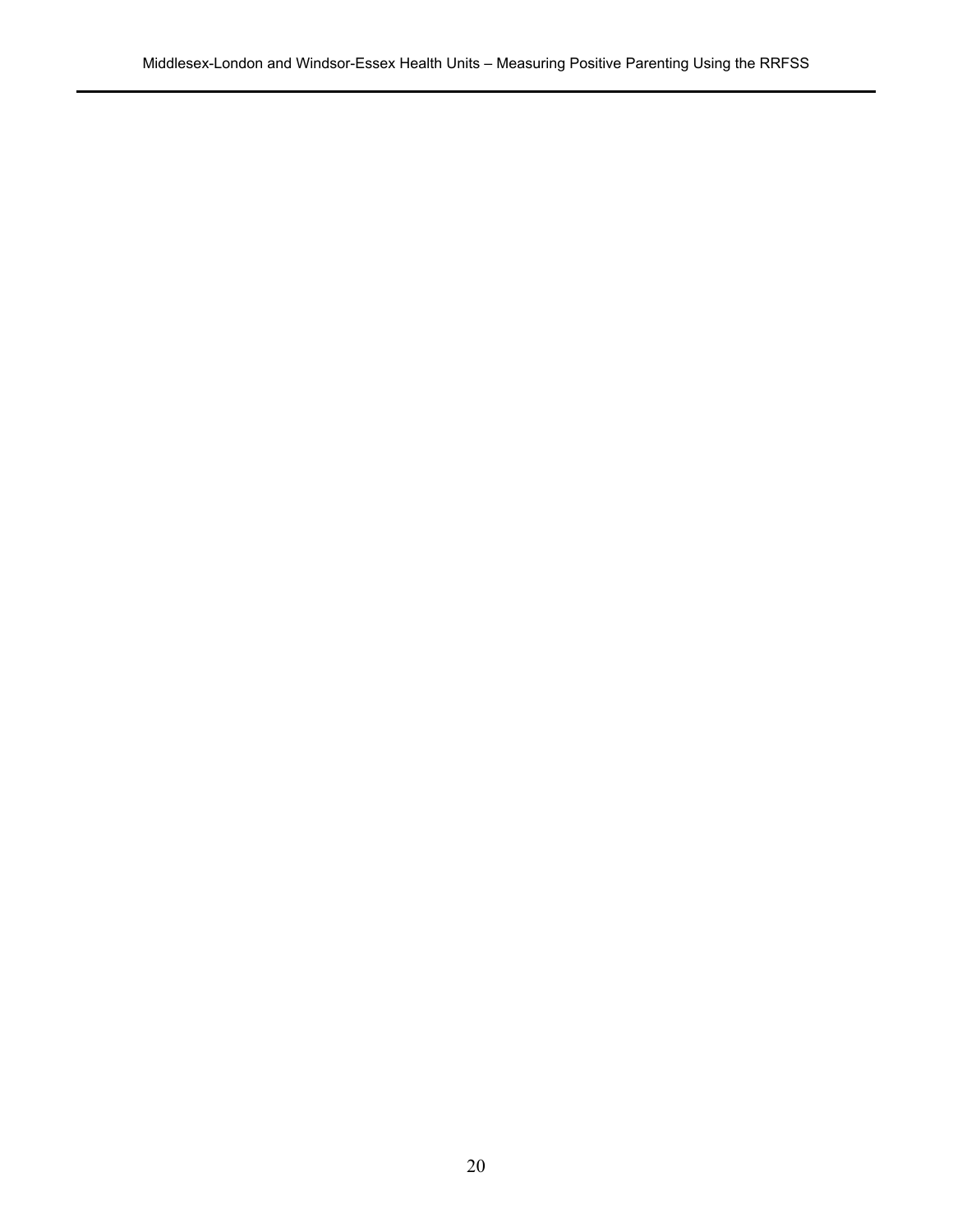# **Reflections and Recommendations**

#### **ASSESSING PROJECT PROGRESS**

This project was undertaken to develop a sustainable surveillance system that would capture key indictors related to parenting capacity, specifically to assess the feasibility of using RRFSS to develop and monitor population level parenting capacity. Towards that end a successful module has been developed and its use documented by two Ontario health units, Middlesex-London Health Unit and Windsor-Essex County Health Unit. The results indicate that interesting and substantial descriptive information on positive parenting

can be collected using the RRFSS over the course of eighteen months. Using these results, Figure 8 illustrates how parenting capacity can be conceptualized using a familiar framework employed for tobacco use. This framework identifies the indicator of positive parenting rate and sets a reasonable goal that public health might consider based on current levels of positive parenting.

#### **Figure 8 Conceptualization of Parenting Capacity Using Tobacco Use Framework**

| Topic                 | <b>Tobacco</b>                                                                              | <b>Parenting Capacity</b>                                                                                                                                        |  |  |  |
|-----------------------|---------------------------------------------------------------------------------------------|------------------------------------------------------------------------------------------------------------------------------------------------------------------|--|--|--|
| Description           | <b>Adult Daily Smoking Rate</b>                                                             | <b>Positive Parenting Rate</b>                                                                                                                                   |  |  |  |
| Indicator             | % of adults that are daily smokers                                                          | % of parents with children aged 11<br>or younger with positive parenting<br>scores above 1994 Canadian Mean                                                      |  |  |  |
| Goal                  | Reduce the proportion of adult women<br>and men who smoke daily to 15% by<br>the year 2005. | Increase % of parents of children<br>aged 11 or younger who scored<br>above the 1994 Canadian Mean on<br>the positive parenting score to 85%<br>by the year 2010 |  |  |  |
| <b>Current Levels</b> | Middlesex-London $18.5\% \pm 2.9$<br>$22.3\% +2.7$<br>Windsor-Essex<br>Source: CCHS 2001    | Middlesex-London $76.0\% \pm 4.2$<br>Windsor-Essex $79.5\% \pm 3.7$<br>Source: RRFSS 2002-2003                                                                   |  |  |  |

More work must be done to disseminate this framework and refine both this conceptualization and use of this framework for positive parenting. Dissemination activities to date are itemized in Appendix D.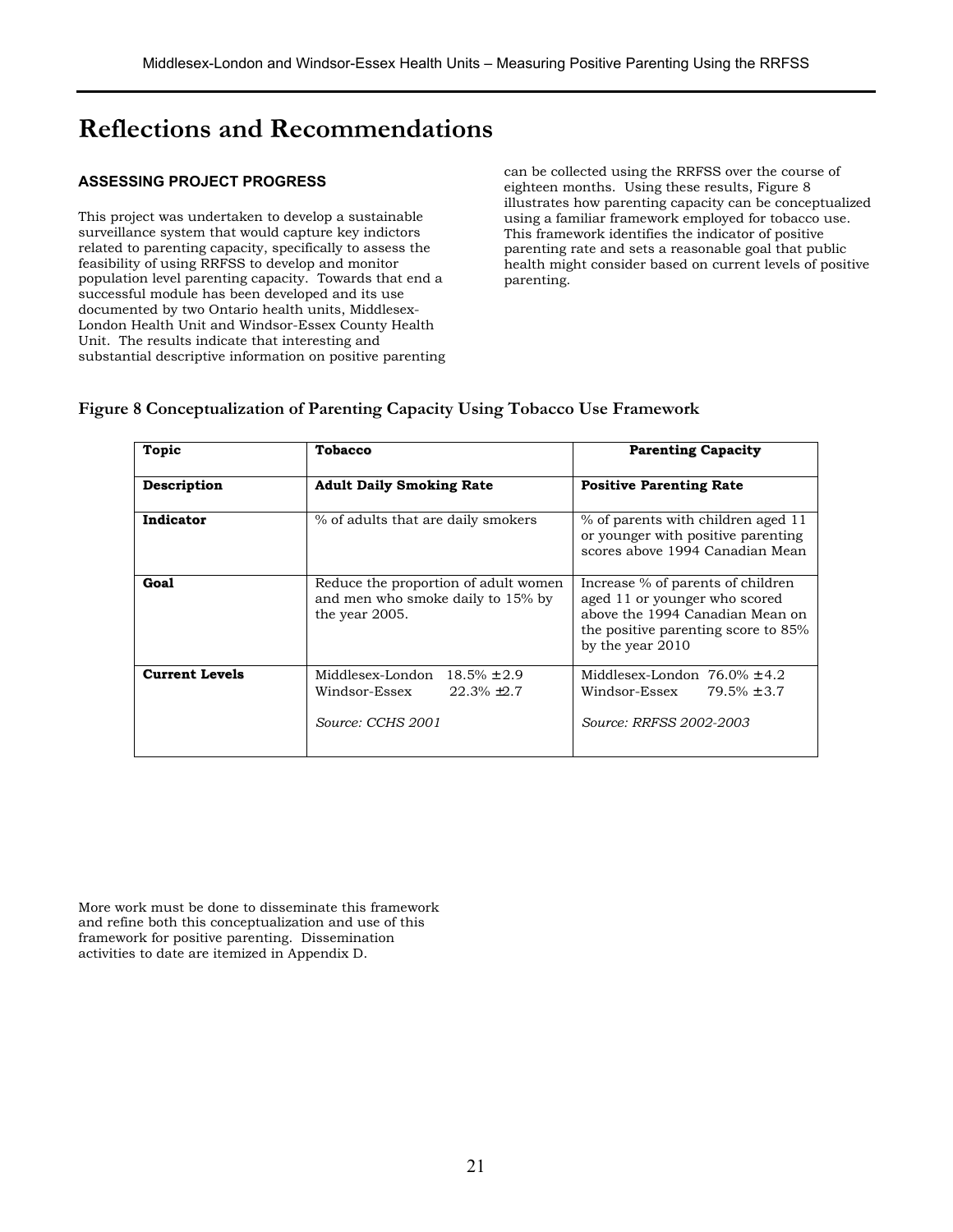#### **CURRENT USE OF THE MODULE ON RRFSS**

One of the important indicators of the success of this project and its acceptability among public health practitioners is the expansion in its current use by participating RRFSS health units in Ontario. Use of the positive parenting module on the RRFSS has expanded from two health units in May 2002 Middlesex-London and Windsor-Essex to a total of nine different health units having used or scheduled to use the module as of January 2004. Middlesex-London purchased an additional 2.5 minutes per survey to increase the interview length and accommodate the module. Windsor-Essex incorporated the module within their allotted 20-minute interview time. In 2003, the option to purchase additional interview time above the 20 minutes was withdrawn by ISR and both health units

incorporated the module into their standard interview. Figure 9 outlines the historical use of the module since its initial use in 2002. Three additional health units incorporated the positive-parenting module in 2003 including Elgin-St. Thomas, Leeds-Greenville & Lanark and Brant County. Four more Health units are scheduled to include this module in 2004 Windsor-Essex will continue to include the module on RRFSS in 2004. MLHU will continue to use the positive parenting module in their Parent-Only RRFSS survey developed in 2003 as part of the Perinatal and Child Health Survey Initiative and scheduled for completion in 2004.

#### **Figure 9: RRFSS Positive-Parenting Module Selection History by Health Unit for May 2002 to January 2004**

| Year | Month | <b>Wave</b> | <b>Health Unit</b>        |                           |                           |                           |                           |                           |                           |             |             |
|------|-------|-------------|---------------------------|---------------------------|---------------------------|---------------------------|---------------------------|---------------------------|---------------------------|-------------|-------------|
|      |       |             | Middlesex-<br>London      | Windsor -<br>Essex        | Elgin-St.<br>Thomas       | Leeds                     | <b>Brant</b>              | Lambton                   | KFLA                      | Niagara     | Simcoe      |
| 2002 | May   | 17          | $\mathbf x$               | $\mathbf{x}$              |                           |                           |                           |                           |                           |             |             |
|      | Jun   | 18          | $\overline{\mathbf{x}}$   | $\overline{\mathbf{x}}$   |                           |                           |                           |                           |                           |             |             |
|      | Jul   | 19          | $\mathbf x$               | $\mathbf x$               |                           |                           |                           |                           |                           |             |             |
|      | Aug   | 20          | $\overline{\mathbf{x}}$   | $\overline{\mathbf{x}}$   |                           |                           |                           |                           |                           |             |             |
|      | Sep   | 21          | $\overline{\mathbf{x}}$   | $\mathbf x$               |                           |                           |                           |                           |                           |             |             |
|      | Oct   | 22          | $\overline{\mathbf{x}}$   | $\overline{\mathbf{x}}$   |                           |                           |                           |                           |                           |             |             |
|      | Nov   | 23          | $\mathbf x$               | $\mathbf x$               |                           |                           |                           |                           |                           |             |             |
|      | Dec   | 24          | $\overline{\mathbf{x}}$   | $\overline{\mathbf{x}}$   |                           |                           |                           |                           |                           |             |             |
| 2003 | Jan   | 25          | $\overline{\mathbf{x}}$   | $\overline{\mathbf{x}}$   |                           |                           |                           |                           |                           |             |             |
|      | Feb   | 26          | $\overline{\mathbf{x}}$   | $\overline{\mathbf{x}}$   |                           |                           |                           |                           |                           |             |             |
|      | Mar   | $\sqrt{27}$ | $\overline{\mathbf{x}}$   | $\overline{\mathbf{x}}$   |                           | $\mathbf{x}$              |                           |                           |                           |             |             |
|      | April | $\bf 28$    | $\overline{\mathbf{x}}$   | $\overline{\mathbf{x}}$   | $\overline{\mathbf{x}}$   | $\mathbf x$               |                           |                           |                           |             |             |
|      | May   | 29          | $\overline{\mathbf{x}}$   | $\overline{\mathbf{x}}$   | $\overline{\mathbf{x}}$   | $\mathbf x$               |                           |                           |                           |             |             |
|      | Jun   | 30          | $\boldsymbol{\mathrm{X}}$ | $\boldsymbol{\mathrm{x}}$ | $\boldsymbol{\mathrm{X}}$ | $\boldsymbol{\mathrm{X}}$ |                           |                           |                           |             |             |
|      | Jul   | 31          | $\mathbf x$               | $\mathbf x$               | $\boldsymbol{\mathrm{x}}$ | $\mathbf x$               | $\mathbf{x}$              |                           |                           |             |             |
|      | Aug   | 32          | $\boldsymbol{\mathrm{X}}$ | $\boldsymbol{\mathrm{X}}$ | $\boldsymbol{\mathrm{X}}$ |                           | $\mathbf{x}$              |                           |                           |             |             |
|      | Sep   | 33          | $\boldsymbol{\mathrm{X}}$ | $\mathbf x$               | $\boldsymbol{\mathrm{x}}$ |                           | $\boldsymbol{\mathrm{X}}$ |                           |                           |             |             |
|      | Oct   | 34          | $\boldsymbol{\mathrm{x}}$ | $\boldsymbol{\mathrm{x}}$ | $\boldsymbol{\mathrm{x}}$ |                           | $\mathbf{x}$              |                           |                           |             |             |
|      | Nov   | 35          | $\overline{\mathbf{x}}$   | $\mathbf x$               | $\boldsymbol{\mathrm{X}}$ |                           | $\boldsymbol{\mathrm{x}}$ |                           |                           |             |             |
|      | Dec   | 36          | $\boldsymbol{\mathrm{x}}$ | $\boldsymbol{\mathrm{X}}$ | $\mathbf x$               |                           | $\mathbf{x}$              |                           |                           |             |             |
| 2004 | Jan   | 37          | $\overline{\ast}$         | $\mathbf x$               | $\boldsymbol{\mathrm{x}}$ |                           | $\mathbf x$               | $\boldsymbol{\mathrm{X}}$ | $\boldsymbol{\mathrm{x}}$ | $\mathbf x$ | $\mathbf x$ |

✳ will be used on Parent-Only RRFSS Survey in 2004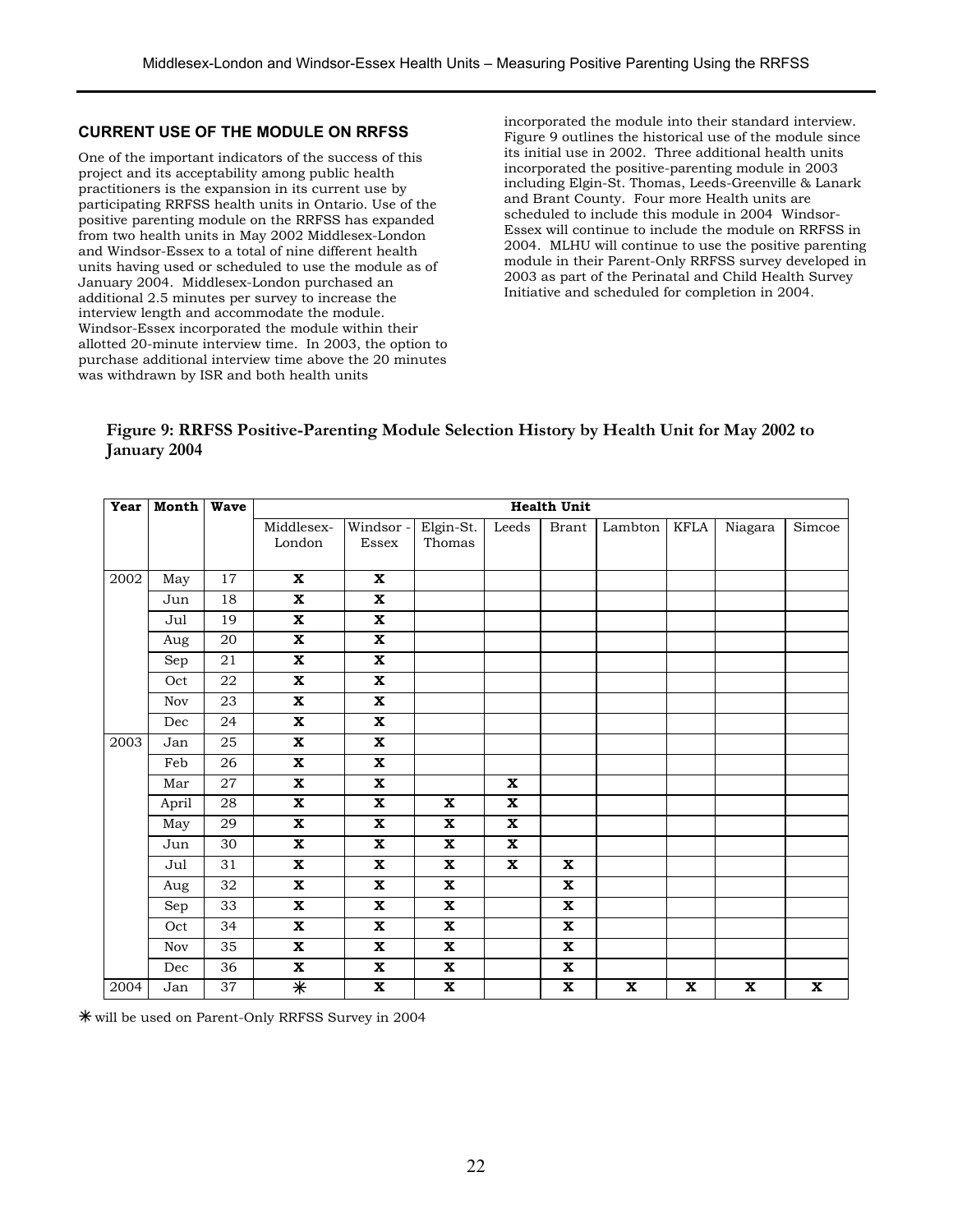#### **RECOMMENDATIONS**

Substantial progress was made toward the intended of goal of assessing the feasibility of using the RRFSS to monitor parenting capacity at the local level. The unique funding made available to public health units in 2002 and 2003 for perinatal and child health survey initiatives helped to initiate substantial surveillance work in the parenting capacity area. However the need exists to continue to build on the momentum of the past two years. Future funders, researchers, and public health practitioners are encouraged to move forward on the following ten recommendations resulting from the key learnings during the positive parenting module development and use:

- 1. Incorporate the positive parenting rate as a local, provincial and national health indicator of effective parenting ability.
- 2. Create a specific population-level objective in the Mandatory Health Program and Services Guidelines such as, "Increase to 85% the per cent of parents of children aged 0 to 12 years who scored above the 1994 Canadian mean for positive parenting".
- 3. Ensure the sustainability of RRFSS or secure resources to build a complimentary structure for an ongoing/periodic parent-survey in Ontario at a level that allows for the reporting of local health unit level indicators.
- 4. Consider the inclusion of the positive-parenting module for one full year on the RRFSS by participating RRFSS health unit partners to allow for sample accrual.
- 5. Build on the success of the positive parenting module in the Rapid Risk Factor Surveillance System (RRFSS) by incorporating additional questions on hostile parenting (including questions on punishment) and parental knowledge.
- 6. Encourage, undertake and fund research on the validation of these "positive-parenting" measures including a shortened version of parenting style modules for use on population level surveys.
- 7. Standardize the description of the indicator including the definition of "parent" and which questions are included in the scale so that trends can be studied.
- 8. Monitor local and provincial trends in the Positive-Parenting Rate to detect whether this indicator is sensitive to change over time.
- 9. Ensure the continued inclusion of this indicator for parents of both 0-6 year olds and 7-12 year olds, as even greater challenges seem to exist for those parents of children aged 7-12.

10. Continue to explore and interpret the interaction between the age of the child and the age of the parent and its impact on the positive parenting score so that parenting initiatives will ensure that positive parenting is encouraged throughout the development of the child.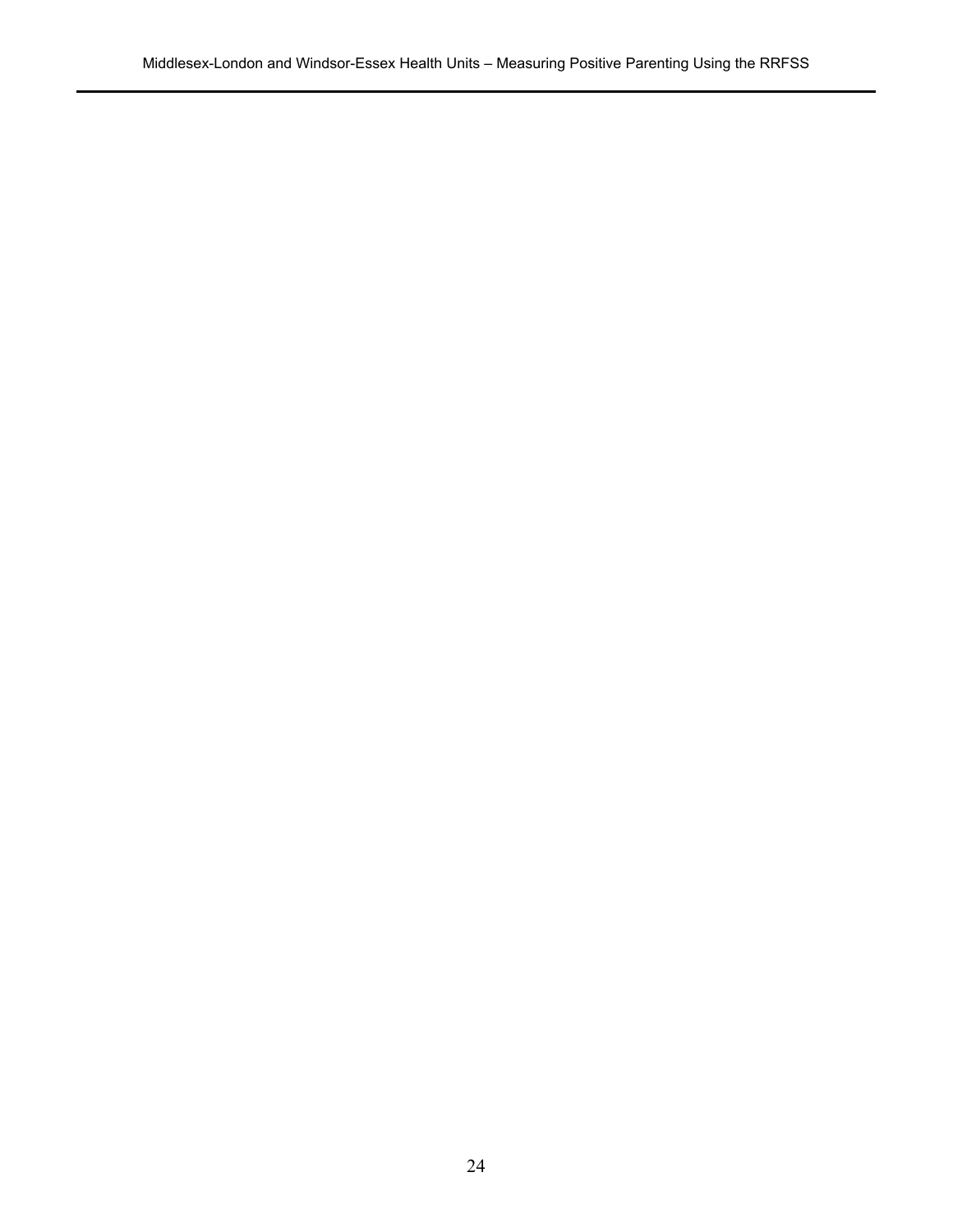# **References**

- 1. Middlesex-London Health Unit (May 2002). Project Status Report: Measuring Parenting Capacity: Perinatal and Child Health Survey Strategy Initiative. London, Ontario: Author.
- 2. Middlesex-London Health Unit (July 2002). Project Status Report II: Perinatal and Child Health Survey Strategy Initiative: Measuring Parenting. London, Ontario: Author.
- 3. Margaret Norrie McCain & J. Fraser Mustard. Reversing the Real Brain Drain- Early Years Study- Final Report. April 1999 pp.94-96.
- 4. Statistics Canada, Statistical Report on the Health of Canadians. 2000. pp 134-135.
- 5. Mandatory Health Programs and Services Guidelines. Queen's Printer for Ontario. December 1997. [www.gov.on.ca/MOH/english/pub/pubhealth/manprog/manprog.html].
- 6. Overview of NLSCY Survey Instruments for 1994/95 data collection Cycle 1, [On-line] Available at: http://www.statcan.ca:80/english/freepub/89F0078XIE/free.html.
- 7. McMahon, R., Jones, K., & Kim, H. (1997). About My Parent (Technical Report) [On-line]. Available: http://www.fasttrackproject.org/.
- 8. Landy. S., & Tam, K. K. (1996). Yes, parenting does make a difference to the development of children in Canada. In *Growing Up In Canada, National Longitudinal Survey of Children and Youth*, pp.103-118. Ontario, Ottawa: Human Resources Development Canada and Statistics Canada.
- 9. Landy. S., & Tam, K. K. (1998). Understanding the Contribution of Multiple Risk Factors on Child Development at Various Ages*.* Working Paper W-98-22E. Ontario, Ottawa: Human Resources Development Canada.
- 10. Chao, R. & Willms, J.D. (1998). The Effects of Parenting Practices on Children's Outcomes. Workshop Paper W-98- 32Es presented at the Human Resources Development Canada Conference, Investing in Children. Ottawa, ON.
- 11. Chao, R. & Willms, J.D. (2000). Family Income, Parenting Practices, and Childhood Vulnerability: A Challenge to the "Culture of Poverty" Thesis*.* Policy Brief March 2000, No. 9. Canadian Research Institute for Social Policy, University of New Brunswick, Fredericton, NB.
- 12. Health Canada (October 2003). Work-Life Conflict in Canada in the New Millennium. Ottawa, Ontario: Author.
- 13. Flett Consulting Group, City of Ottawa Parenting Survey 2001. Key Results (Preliminary Draft, 2003).
- 14. Russel, C. personal communication with Parenting Module Development Group, May 12, 2002. The Parent Poll- A National Survey of Parents of Children Under Six- Highlights [On-line] Available at: http://www.investinkids.ca/eng/parents\_poll.pdf).
- 15. KSI Research International Inc., Applied Research Branch, Strategic Policy Human Resources Development Canada (June 2003). Understanding the Early Years: Early Childhood Development in Niagara Falls, Ontario. Queen's Printer for Ontario.
- 16. William Ng, Epidemiologist, Toronto Public Health. Personal Communication with Ruth Sanderson. December 19, 2003.
- 17. Michael Boyle, Chedoke McMaster University, personal communication with Ruth Sanderson, March 13, 2002.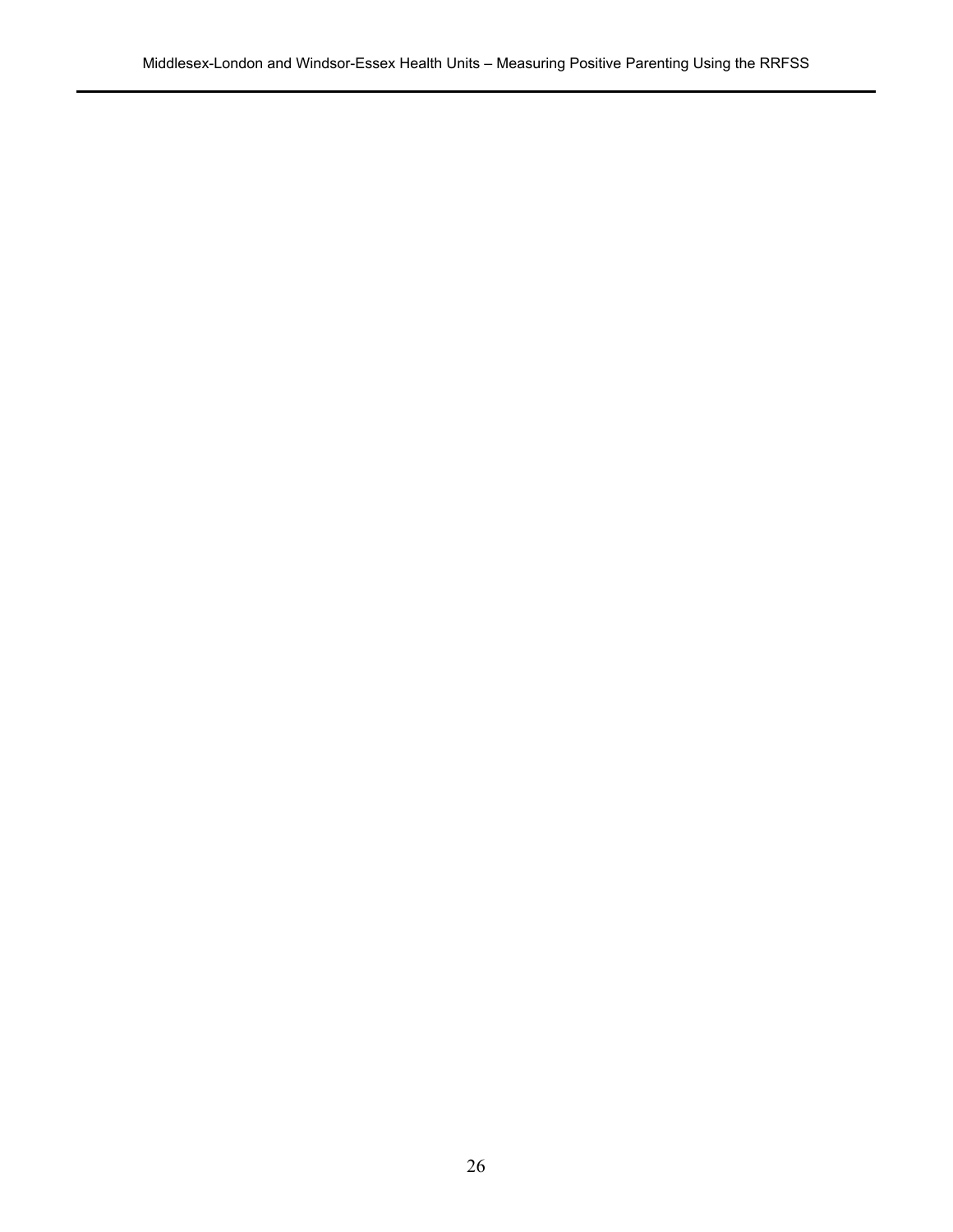# **Appendix A - NLCY Parenting Style Module**

This section is asked only if the respondent identifies that they are involved in raising a child. Children under 24 months are asked fewer questions as follows:

Children 0-23 months: par-C1 to par-Q6; par-Q7A Children 2-11 years: par-C1 to par Q 18

The following questions have to do with things that {identified child} does and ways that you react to him/her

| Par-Q1                  | How often do you praise {identified child}, by saying something like "Good for you!" or<br>"What a nice thing you did!" or "That's good going!"<br>Never<br>01<br>02<br>About once a week or less<br>03<br>A few times a week<br>04<br>One or two times a day<br>05<br>Many times each day |  |  |  |  |  |  |
|-------------------------|--------------------------------------------------------------------------------------------------------------------------------------------------------------------------------------------------------------------------------------------------------------------------------------------|--|--|--|--|--|--|
| <b>Flow Information</b> | If refusal go to Par-Stop                                                                                                                                                                                                                                                                  |  |  |  |  |  |  |
| Par-Q2                  | How often do you and he/she talk or play with each other, focusing attention on<br>each other for five minutes or more, just for fun?                                                                                                                                                      |  |  |  |  |  |  |
| Par-Q3                  | How often do you and he/she laugh together?                                                                                                                                                                                                                                                |  |  |  |  |  |  |
| Par-Q4                  | How often do you get annoyed with {identified child} for saying or doing<br>something he/she is not supposed to?                                                                                                                                                                           |  |  |  |  |  |  |
| Par-Q5                  | How often do you tell him/her that he/she is bad or not as good as others?                                                                                                                                                                                                                 |  |  |  |  |  |  |
| Par-Q6                  | How often do you do something special with him/her that he/she enjoys?                                                                                                                                                                                                                     |  |  |  |  |  |  |
| Par-C7                  | If age < 3 go to Par-Q7A<br>Otherwise go to Par-Q7                                                                                                                                                                                                                                         |  |  |  |  |  |  |
| Par-Q7                  | How often do you play sports, hobbies, or games with him/her?                                                                                                                                                                                                                              |  |  |  |  |  |  |
| <b>Flow Information</b> | If refusal go to Par-Stop                                                                                                                                                                                                                                                                  |  |  |  |  |  |  |
| Par-Q7A                 | How often do you play games with him/her?                                                                                                                                                                                                                                                  |  |  |  |  |  |  |
| Par-C8                  | If age<2 go to Par-Stop<br>Otherwise to go Par-C8A (continue)                                                                                                                                                                                                                              |  |  |  |  |  |  |
| Par-I8                  | Interviewer: Use reference card item 6 for questions Par-Q8 to Par-Q18                                                                                                                                                                                                                     |  |  |  |  |  |  |
| Par-I8A                 | Now, we know that when parents spend time together with their children, some of                                                                                                                                                                                                            |  |  |  |  |  |  |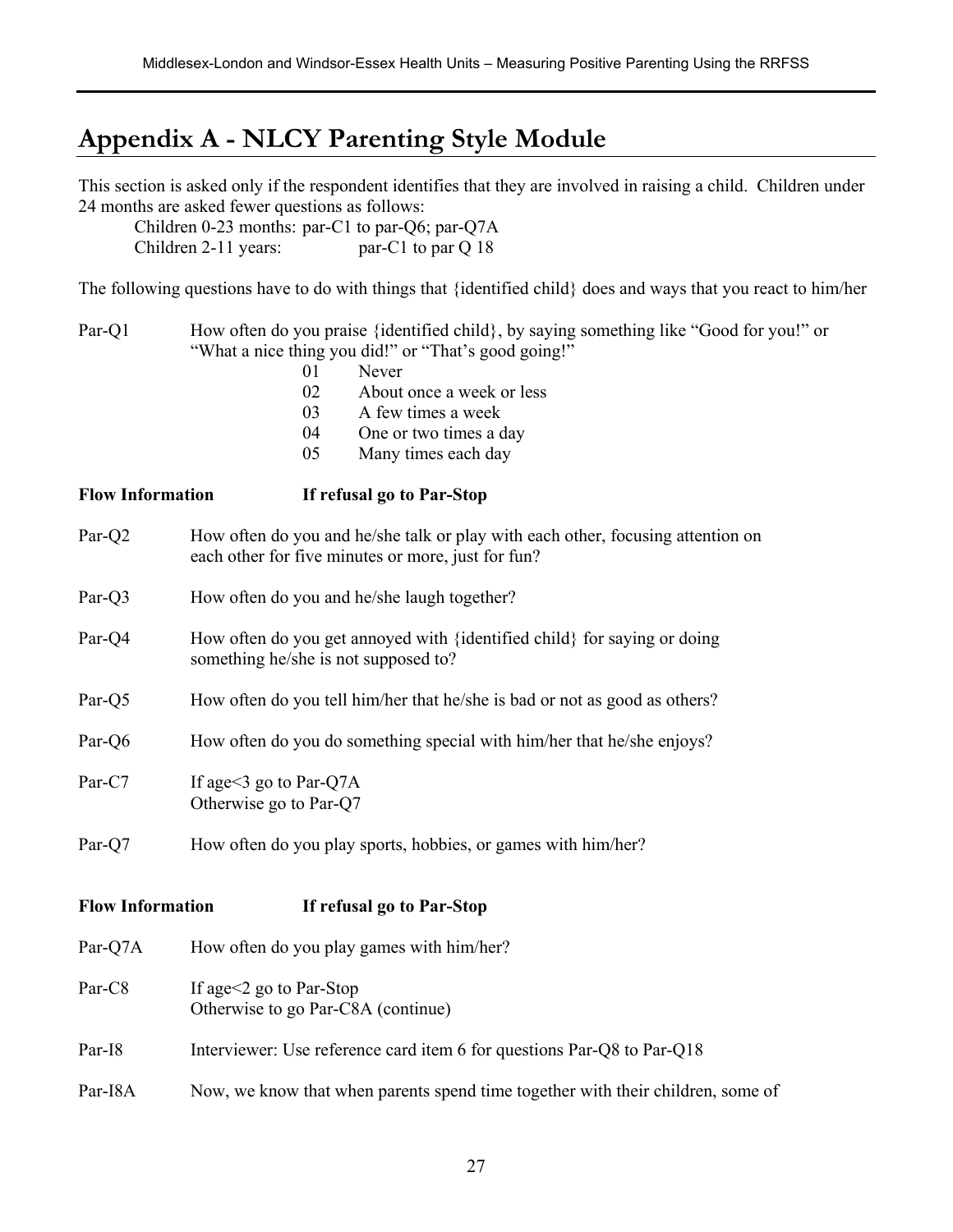the time things go well and some of the time they don't go well. For the following questions, I would like you to tell me what proportion of the time things turn out in different ways.

## Par-Q8 Of all the times that you talk to {identified child} about his/her behaviour, what proportion is praise?

- 01 Never
- 02 Less than half the time
- 03 About half the time
- 04 More than half the time
- 05 All the time

#### **Flow Information If refusal go to Par-Stop**

- Par-Q9 Of all the times that you talk to him/her about his/her behaviour, what proportion is disapproval?
- Par-Q10 When you give him/her a command or order to do something, what proportion of the time do you make sure that he/she does it?
- Par-Q11 If you tell him/her he/she will get punished if he/she doesn't stop doing something, and he/she keeps doing it, how often will you punish him/her?
- Par-Q12 How often does he/she get away with things that you feel should have been punished?
- Par-Q13 How often do you get angry when you punish {identified child}?
- Par-Q14 How often do you think that the kind of punishment you give him/her depends on your mood?
- Par-Q15 How often do you feel you are having problems managing him/her in general?
- Par-Q16 How often is he/she able to get out of a punishment when he/she really sets his/her mind to it?
- Par-Q17 How often when you discipline him/her, does he/she ignore the punishment?
- Par-Q18 How often do you have to discipline him/her repeatedly for the same thing?

End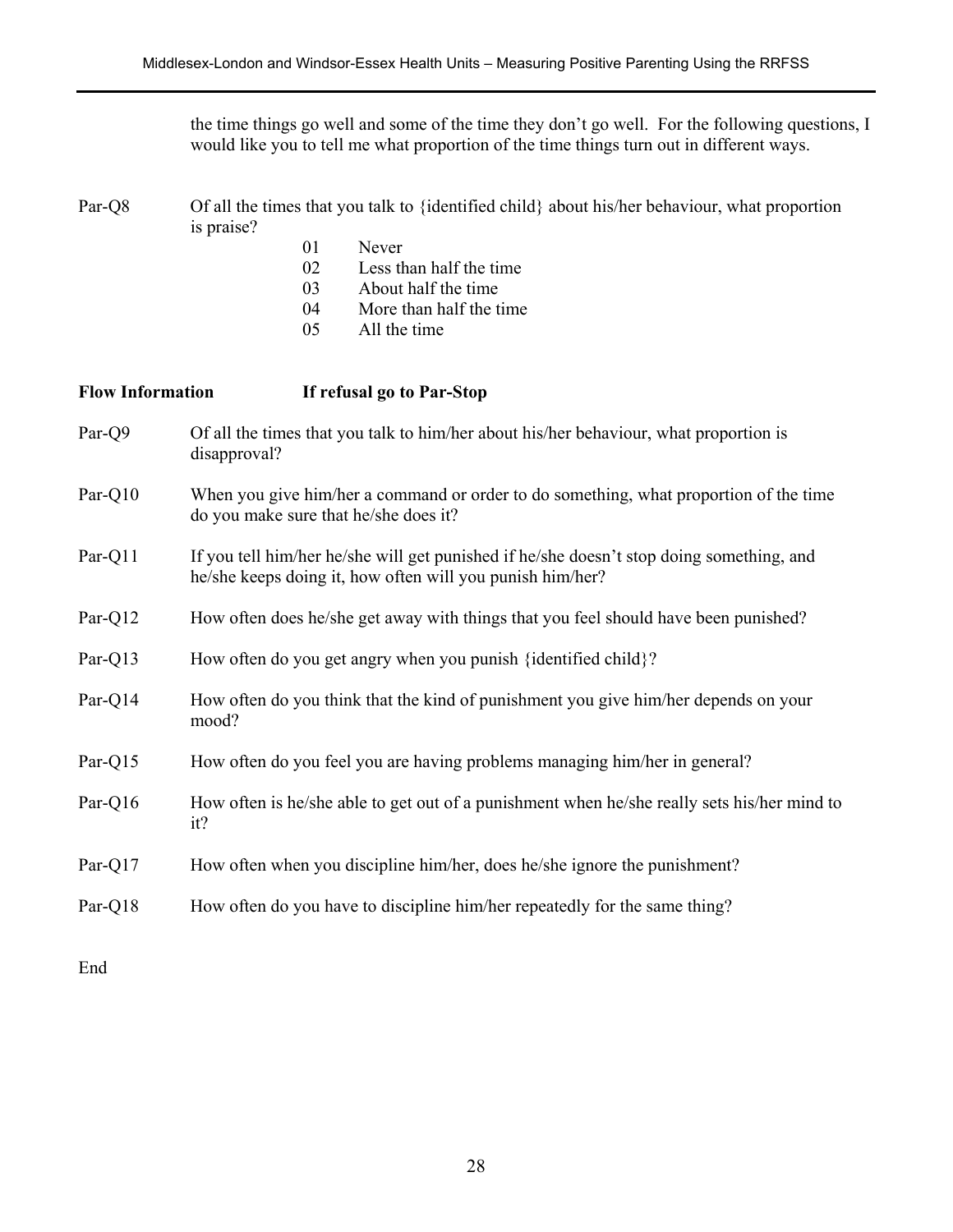# **Appendix B - Positive Parenting Data Dictionary**

## **MODULE INFORMATION**

#### **PURPOSE OF THE MODULE**:

The goal of the positive parenting interaction module is to contribute to local knowledge regarding parenting capacity, particularly with children under 12 years of age, in response to the Ministry of Health and Long Term Care's funding for Perinatal and Child Health Survey Strategies on early child development.

**DATE OF LAST REVISION:** November, 2003

# **MODULE QUESTIONS**

## **VARIABLE NAME:** par\_1

### **VARIABLE TYPE BY YEAR:** Optional 2002 (Wave 17+)

#### **MODULE QUESTION:**

Now some questions about parent and child relationships. [If more than one child LESS than 12 years old] How old is this child? [The child with the LAST birthday].

- 1 Less than a year
- 11 Eleven years old
- 98 Don't know
- 99 Refused

### **ANALYSIS ISSUES:**

This question displays the age of children selected as the subject of the following questions. If there is more than one child under 12 in the household, the child with the last birthday is selected as the subject of the following questions. If there is only one, that child is the selected subject.

In 2003, it was discovered that par 1 cannot be calculated due to an incorrect fill. As a result, par 1 can only be calculated from wave 34 (Oct/November), 2003 on.

The following syntax, however, will allow those who wish to calculate the age of the index child from all waves before wave 34 (October/November 2003).

```
if h_unit= (insert health unit).
compute flag=0 .
if (age0=0 and age1 3=0 and age4 11=1) or
  (age0=0 and age1_3=1 and age4_11=0) or
 (aqe0=1 and age1 3=0 and age4 11=0) flag=1.
if flag=1 .
```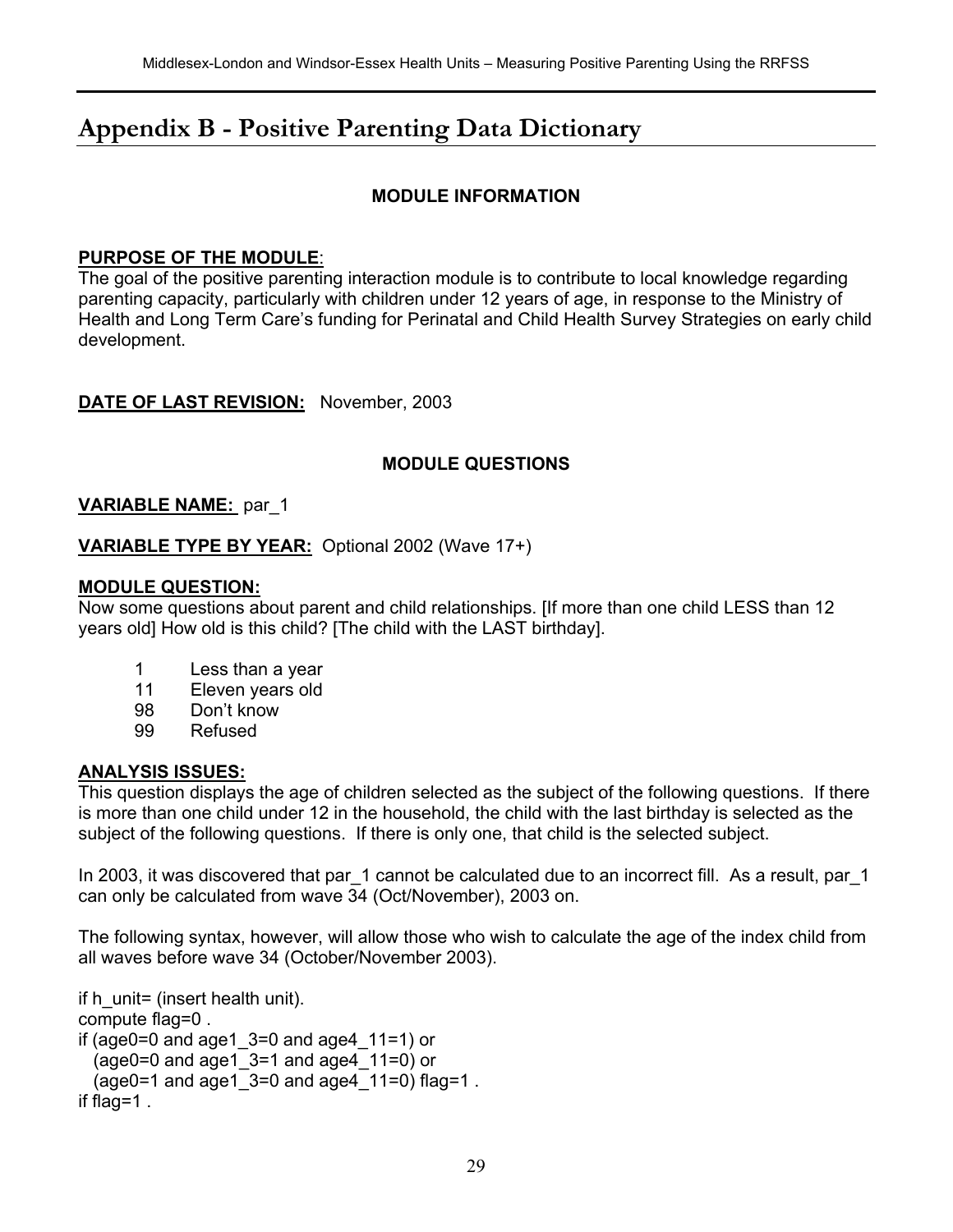compute kids\_age=-1 . if (dc3a lt 12) kids\_age=dc3a . list vars=idnum kids\_age dc3a dc3b dc3c dc3d dc3e dc3f dc3g dc3h par1. if (dc3b lt 12) kids\_age=dc3b . list vars=idnum kids\_age dc3a dc3b dc3c dc3d dc3e dc3f dc3g dc3h par1. if (dc3c lt 12) kids\_age=dc3c . list vars=idnum kids\_age dc3a dc3b dc3c dc3d dc3e dc3f dc3g dc3h par1. if (dc3d lt 12) kids\_age=dc3d . list vars=idnum kids\_age dc3a dc3b dc3c dc3d dc3e dc3f dc3g dc3h par1. if (dc3e lt 12) kids\_age=dc3e . list vars=idnum kids\_age dc3a dc3b dc3c dc3d dc3e dc3f dc3g dc3h par1. if (dc3f lt 12) kids\_age=dc3f . list vars=idnum kids\_age dc3a dc3b dc3c dc3d dc3e dc3f dc3g dc3h par1. if (dc3g It 12) kids  $age=dc3g$ . list vars=idnum kids\_age dc3a dc3b dc3c dc3d dc3e dc3f dc3g dc3h par1. if (dc3h It 12) kids  $age=dc3h$ . list vars=idnum kids\_age dc3a dc3b dc3c dc3d dc3e dc3f dc3g dc3h par1. recode kids\_age (-1=SYSMIS) . compute par1=kids\_age .

# **COMPARABILITY TO OTHER SURVEYS**

**CCHS** (2000) None

**NPHS** (1996) None

**BRFSS** (1998) None

# **VALIDITY/RELIABILITY TESTS**:

# **COGNITIVE TESTING RESULTS:**

From waves 17-24 (2002), 12.9% found these questions difficult, confusing, or unclear, and 18% needed the question to be repeated (two health units combined - unweighted).

**DATE OF LAST REVISION:** November, 2003

# **MODULE QUESTIONS**

**VARIABLE NAME:** par\_2

**VARIABLE TYPE BY YEAR:** Optional 2002 (Wave 17+)

# **MODULE QUESTION:**

What is your relationship to [fill KIDNAME], are you a parent, step-parent, legal guardian, grandparent, brother, sister, or something else?

1 Parent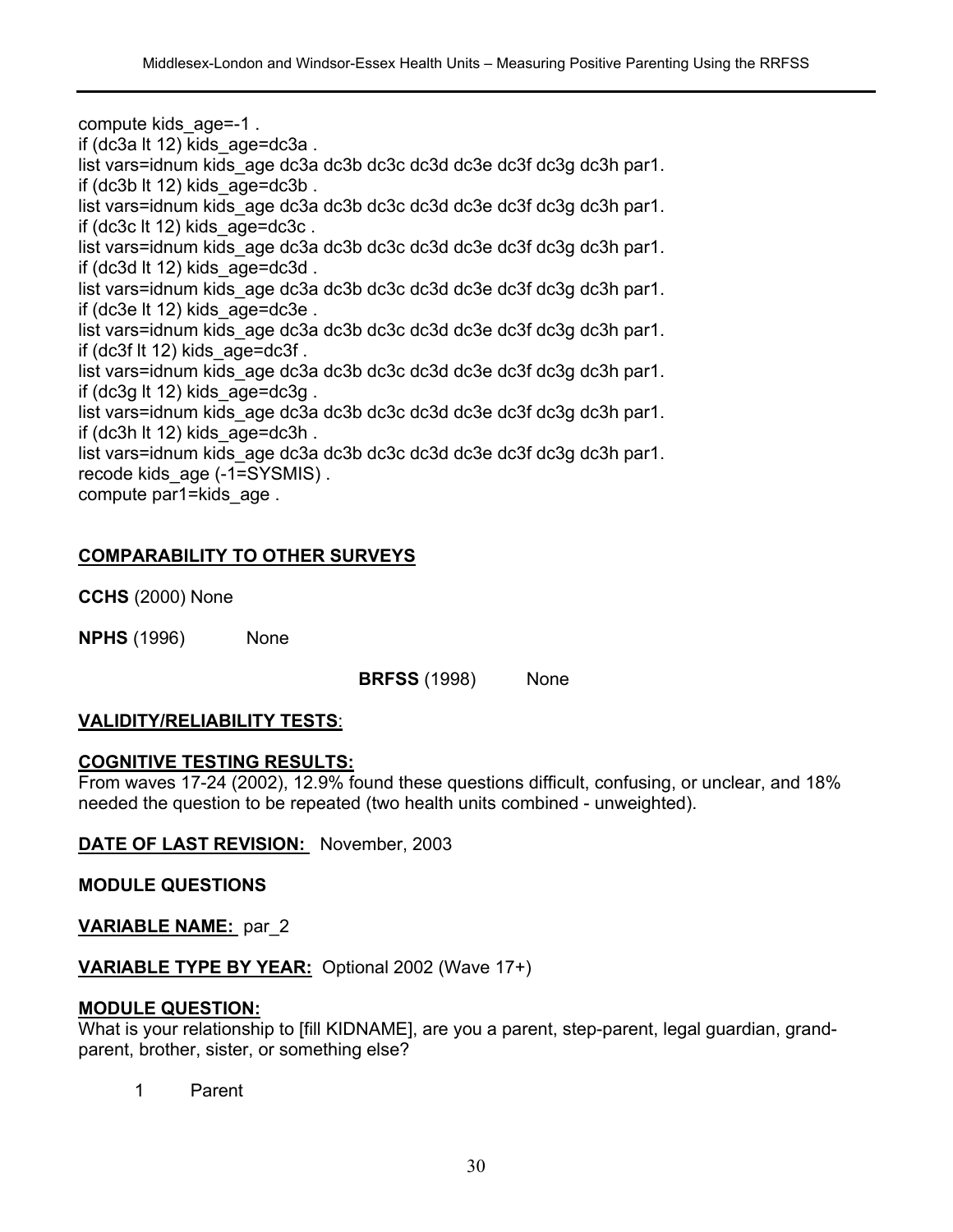- 2 Step-parent
- 3 Guardian
- 4 Grand-parent
- 5 Brother/sister
- 6 Brother/sister R volunteers they have a role in raising child
- 7 Something else (specify)
- 8 Live-in-nanny or other paid child care provider
- 9 Other relative (uncle, aunt, etc.)
- 98 Don't know
- 99 Refused

## **ANALYSIS ISSUES:**

If R is a brother/sister (5), something else (7), live-in nanny (8), d or r, then they are exited out of the module. Parents (1), and siblings who have raised the child (6), are directed to PAR\_4. Step-parents (2), guardians (3), grand-parents (4), and other relatives (9) are directed to PAR\_3.

# **COMPARABILITY TO OTHER SURVEYS**

**CCHS** (2000) None

**NPHS** (1996) None

#### **BRFSS** (1998) None

## **VALIDITY/RELIABILITY TESTS**:

### **COGNITIVE TESTING RESULTS:**

From waves 17-24 (2002), 12.9% found these questions difficult, confusing, or unclear, and 18% needed the question to be repeated (two health units combined - unweighted).

**DATE OF LAST REVISION:** November, 2003

**MODULE QUESTIONS**

**VARIABLE NAME:** par\_3

### **VARIABLE TYPE BY YEAR:** Optional 2002 (Wave 17+)

### **MODULE QUESTION:**

Are you completely or partially responsible for raising [fill KIDNAME]?

- 1 Yes, complete or partial responsibility
- 5 No responsibility
- 8 Don't know
- 9 Refused

### **ANALYSIS ISSUES:**

This question is asked of step-parents, guardians, grand-parents, and other relatives (aunt, uncle).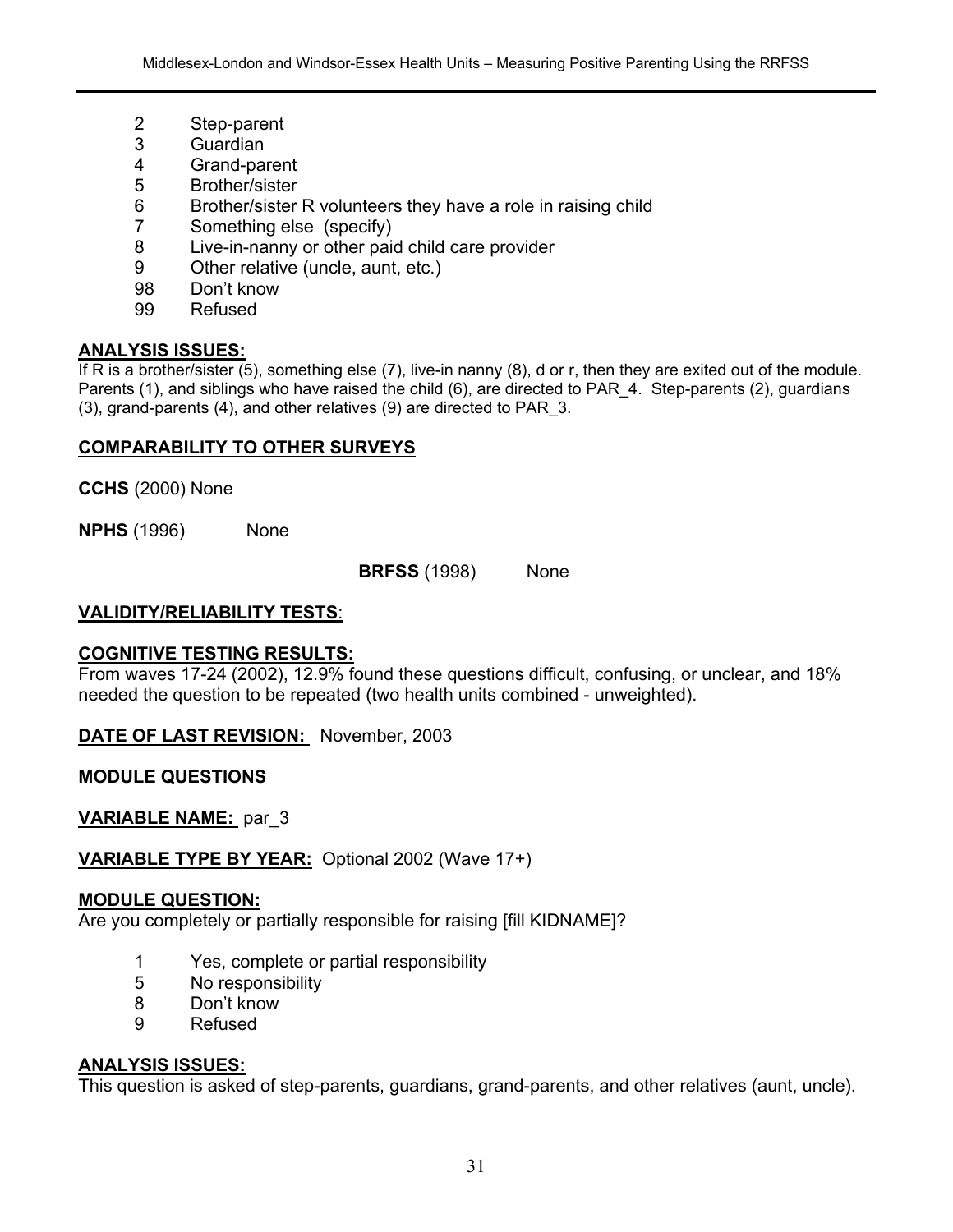**CCHS** (2000) None

**NPHS** (1996) None

**BRFSS** (1998) None

## **VALIDITY/RELIABILITY TESTS**:

### **COGNITIVE TESTING RESULTS:**

From waves 17-24 (2002), 12.9% found these questions difficult, confusing, or unclear, and 18% needed the question to be repeated (two health units combined - unweighted).

**DATE OF LAST REVISION:** November, 2003

### **MODULE QUESTIONS**

**VARIABLE NAME:** par\_4

### **VARIABLE TYPE BY YEAR:** Optional 2002 (Wave 17+)

#### **MODULE QUESTION:**

First, how often do you praise [fill KIDNAME], by saying something like: "Good for you!" or "What a nice thing you did!" or "That's good going!" Do you do this many times a day, one or two times a day, a few times a week, about once a week or less, or never?

- 1 Many times each day (includes "all the time")
- 2 One or two times a day
- 3 A few times a week
- 4 About once a week or less
- 5 Never
- 8 Don't know
- 9 Refused

### **ANALYSIS ISSUES:**

This question is asked of step-parents, guardians, grand-parents, and other relatives (aunt, uncle) who answered yes to PAR 3 and parents.

For each health unit, a special weight must be created for the combination of waves selected. In the syntax file, this is called wteachu. For examining your health unit against others, a special weight is also created. In the syntax file, it is called wtcomb. If using a different name, be sure to change it in the syntax file.

### **COMPARABILITY TO OTHER SURVEYS**

**CCHS** (2000) None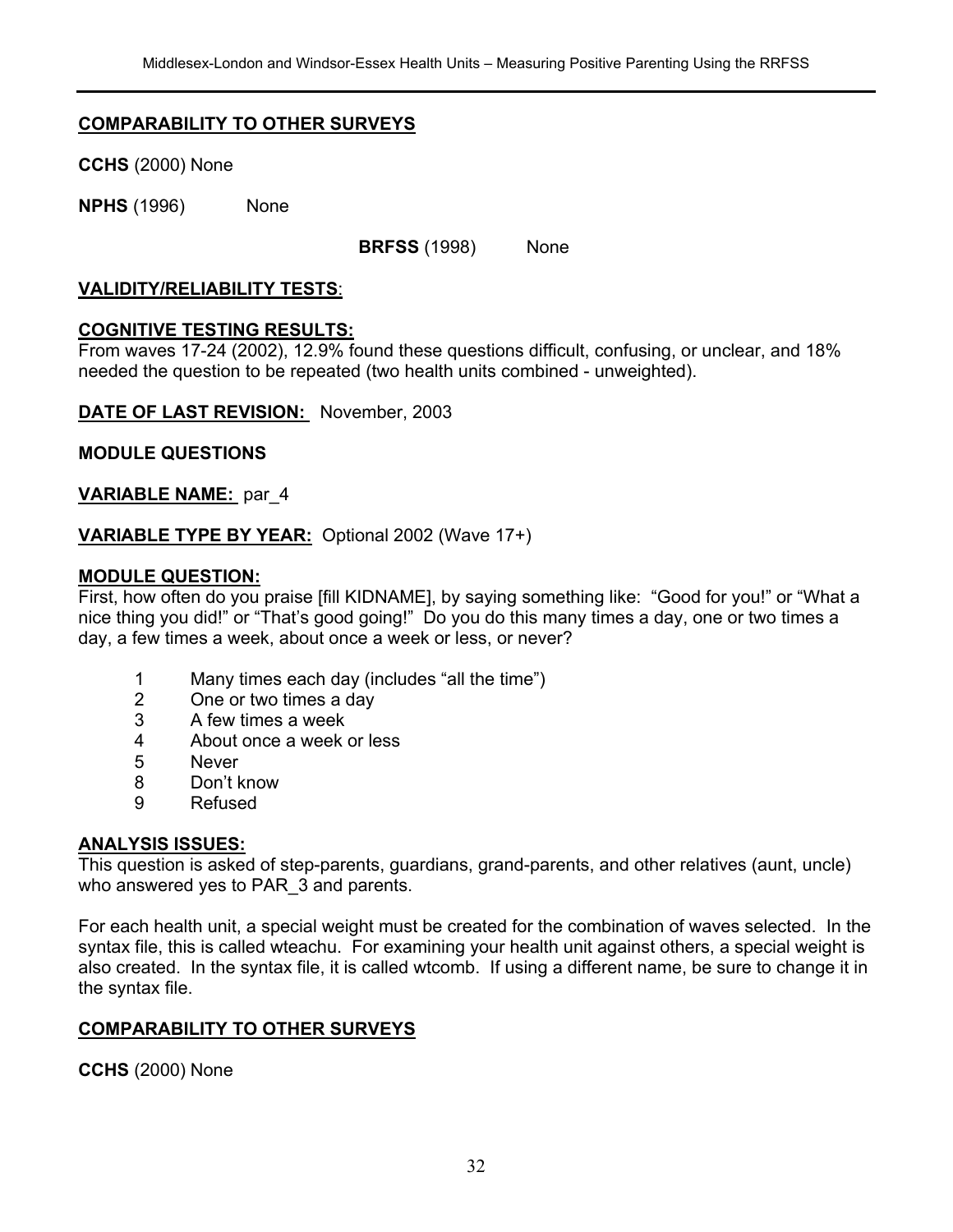**NPHS** (1996) None

#### **BRFSS** (1998) None

**NLSCY** (1996-97) par q1

How often do you praise ... , by saying something like "Good for you!" or "What a nice thing you did!" or "That's good going!"?

## **VALIDITY/RELIABILITY TESTS**:

## **COGNITIVE TESTING RESULTS:**

From waves 17-24 (2002), 12.9% found these questions difficult, confusing, or unclear, and 18% needed the question to be repeated (two health units combined - unweighted).

**DATE OF LAST REVISION:** November, 2003

## **MODULE QUESTIONS**

**VARIABLE NAME:** par\_5

## **VARIABLE TYPE BY YEAR:** Optional 2002 (Wave 17+)

### **MODULE QUESTION:**

How often do you and [fill KIDNAME] talk or play with each other, focusing attention on each other for five minutes or more, just for fun? Do you do this many times each day, one or two times a day, a few times a week, about once a week or less, or never?

- 1 Many times each day (includes "all the time")
- 2 One or two times a day
- 3 A few times a week
- 4 About once a week or less
- 5 Never
- 8 Don't know
- 9 Refused

### **ANALYSIS ISSUES:**

This question is asked of step-parents, guardians, grand-parents, and other relatives (aunt, uncle) who answered yes to PAR 3 and parents.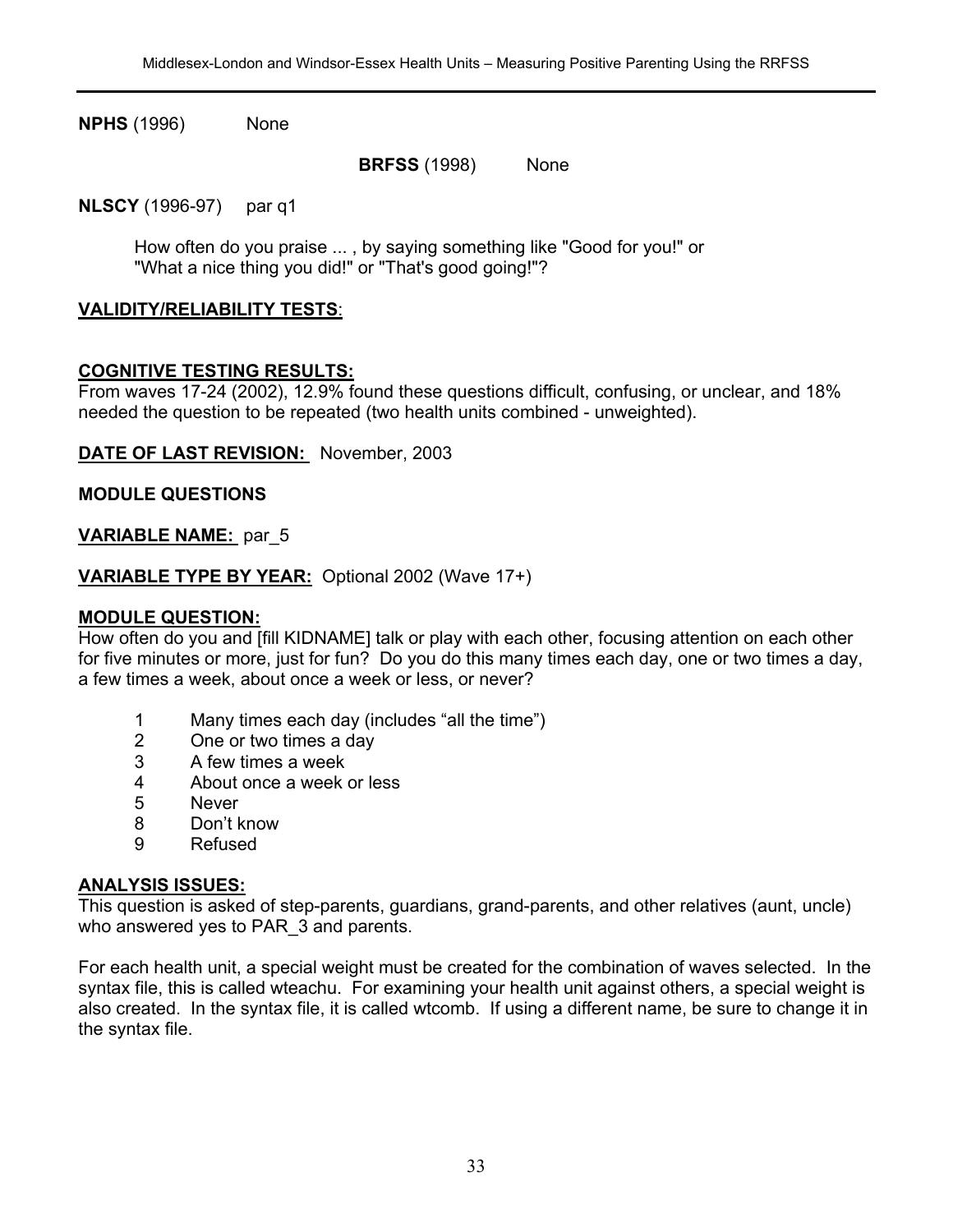**CCHS** (2000) None

**NPHS** (1996) None

**BRFSS** (1998) None

**NLSCY** (1996-97) par q2.

How often do you and he/she talk or play with each other, focusing attention on each other for five minutes or more, just for fun?

### **VALIDITY/RELIABILITY TESTS**:

#### **COGNITIVE TESTING RESULTS:**

From waves 17-24 (2002), 12.9% found these questions difficult, confusing, or unclear, and 18% needed the question to be repeated (two health units combined - unweighted).

**DATE OF LAST REVISION:** November, 2003

### **MODULE QUESTIONS**

**VARIABLE NAME:** par\_6

**VARIABLE TYPE BY YEAR:** Optional 2002 (Wave 17+)

#### **MODULE QUESTION:**

How often do you and [fill KIDNAME] laugh together? Do you do this many times each day, one or two times a day, a few times a week, about once a week or less, or never?

- 1 Many times each day (includes "all the time")
- 2 One or two times a day
- 3 A few times a week
- 4 About once a week or less
- 5 Never
- 8 Don't know
- 9 Refused

### **ANALYSIS ISSUES:**

This question is asked of step-parents, guardians, grand-parents, and other relatives (aunt, uncle) who answered yes to PAR 3 as well as parents/siblings who were responsible for raising the child.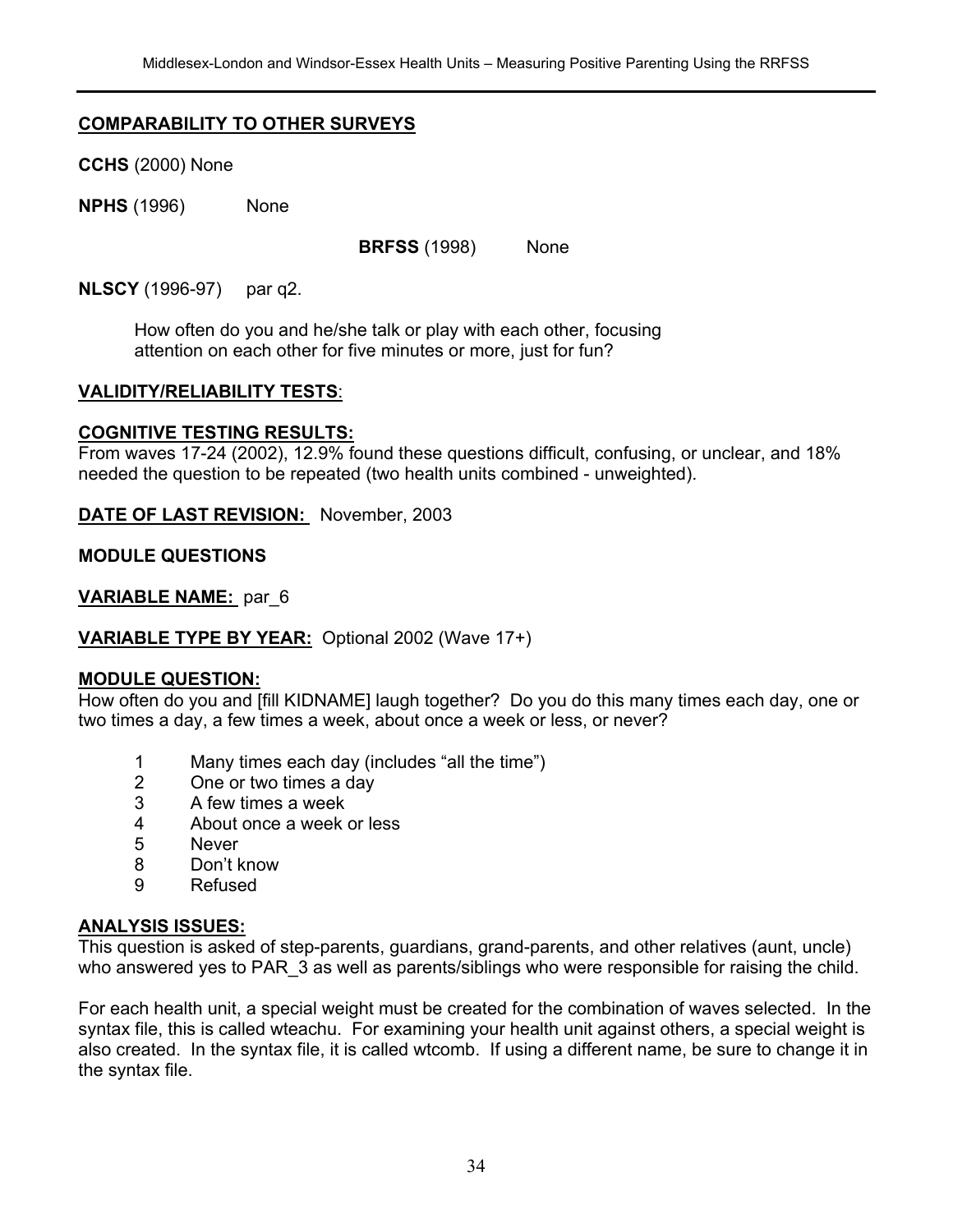**CCHS** (2000) None

**NPHS** (1996) None

**BRFSS** (1998) None

**NLSCY** (1996-97) par q3

How often do you and he/she laugh together?

## **VALIDITY/RELIABILITY TESTS**:

## **COGNITIVE TESTING RESULTS:**

From waves 17-24 (2002), 12.9% found these questions difficult, confusing, or unclear, and 18% needed the question to be repeated (two health units combined - unweighted).

**DATE OF LAST REVISION:** November, 2003

## **MODULE QUESTIONS**

**VARIABLE NAME:** par\_7

**VARIABLE TYPE BY YEAR:** Optional 2002 (Wave 17+)

### **MODULE QUESTION:**

How often do you do something special with [fill KIDNAME] that he/she enjoys? Do you do this many times each day, one or two times a day, a few times a week, about once a week or less, or never?

- 1 Many times each day (includes "all the time")
- 2 One or two times a day
- 3 A few times a week
- 4 About once a week or less
- 5 Never
- 8 Don't know
- 9 Refused

### **ANALYSIS ISSUES:**

This question is asked of step-parents, guardians, grand-parents, and other relatives (aunt, uncle) who answered yes to PAR 3 and parents.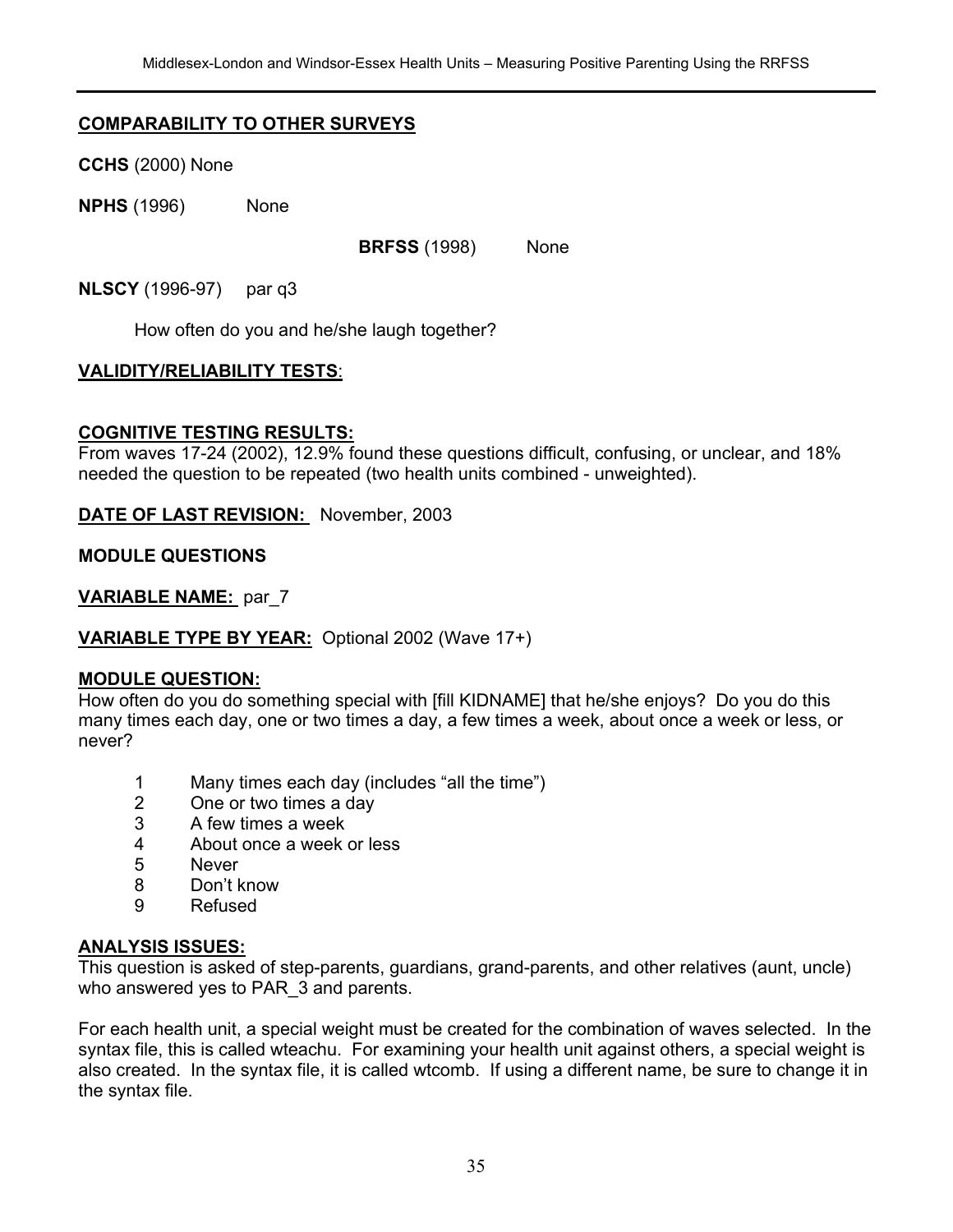**CCHS** (2000) None

**NPHS** (1996) None

**BRFSS** (1998) None

**NLSCY** (1996-97) par q6

How often do you do something special with him/her that he/she enjoys?

## **VALIDITY/RELIABILITY TESTS**:

### **COGNITIVE TESTING RESULTS:**

From waves 17-24 (2002), 12.9% found these questions difficult, confusing, or unclear, and 18% needed the question to be repeated (two health units combined - unweighted). **DATE OF LAST REVISION:** November, 2003

#### **MODULE QUESTIONS**

**VARIABLE NAME:** par\_8

**VARIABLE TYPE BY YEAR:** Optional 2002 (Wave 17+)

### **MODULE QUESTION:**

How often do you play games with [fill KIDNAME] or How often do you play sports, hobbies, or games with [fill KIDNAME]? Do you do this many times each day, one or two times a day, a few times a week, about once a week or less, or never?

- 1 Many times each day (includes "all the time")
- 2 One or two times a day
- 3 A few times a week
- 4 About once a week or less
- 5 Never
- 8 Don't know
- 9 Refused

### **ANALYSIS ISSUES:**

This question is asked of step-parents, guardians, grand-parents, and other relatives (aunt, uncle) who answered yes to PAR 3 and parents.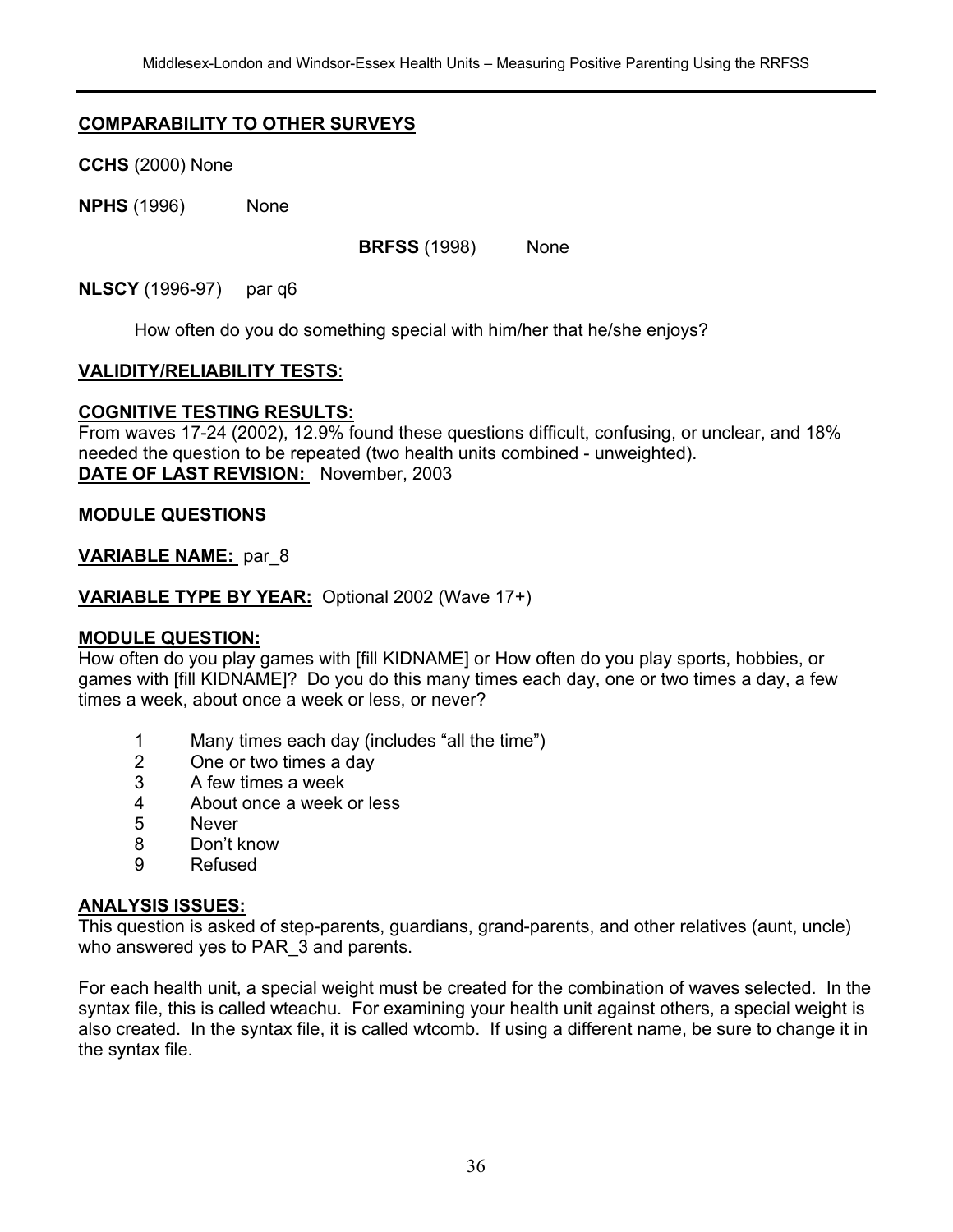**CCHS** (2000) None

**NPHS** (1996) None

**BRFSS** (1998) None

**NLSCY** (1996-97) par q7 par q7a

How often do you play sports, hobbies or games with him/her? How often do you play games with him/her?

## **VALIDITY/RELIABILITY TESTS**:

### **COGNITIVE TESTING RESULTS:**

From waves 17-24 (2002), 12.9% found these questions difficult, confusing, or unclear, and 18% needed the question to be repeated (two health units combined - unweighted).

**DATE OF LAST REVISION:** November, 2003

### **MODULE INDICATORS**

### **INDICATOR TITLE**

**Use of positive parenting interactions/practices between parents and children under 12 years of age.**

### **INDICATOR DESCRIPTION:**

% of parents who fall below/above the Canadian average as indicated on the 1994 NLSCY % of parents who score in the lowest to highest quartiles of the scale.

### **INDICATOR OBJECTIVES:**

To measure the percentage of parents who practice positive parenting interaction between themselves and their children in an effort to influence local programming and services to parents.

### **ANALYSIS CHECK LIST:**

Parents are defined as natural parents to the child, or step-parents, guardians, grandparents, or siblings who are responsible for raising the child.

If there is more than one child under the age of 12 in the household, the reference child is identified through a systematic selection process (child with last birthday) and all answers are given in reference to that child. If there is only one child in the household under 12, that child is the reference child and all answers are given in reference to that child.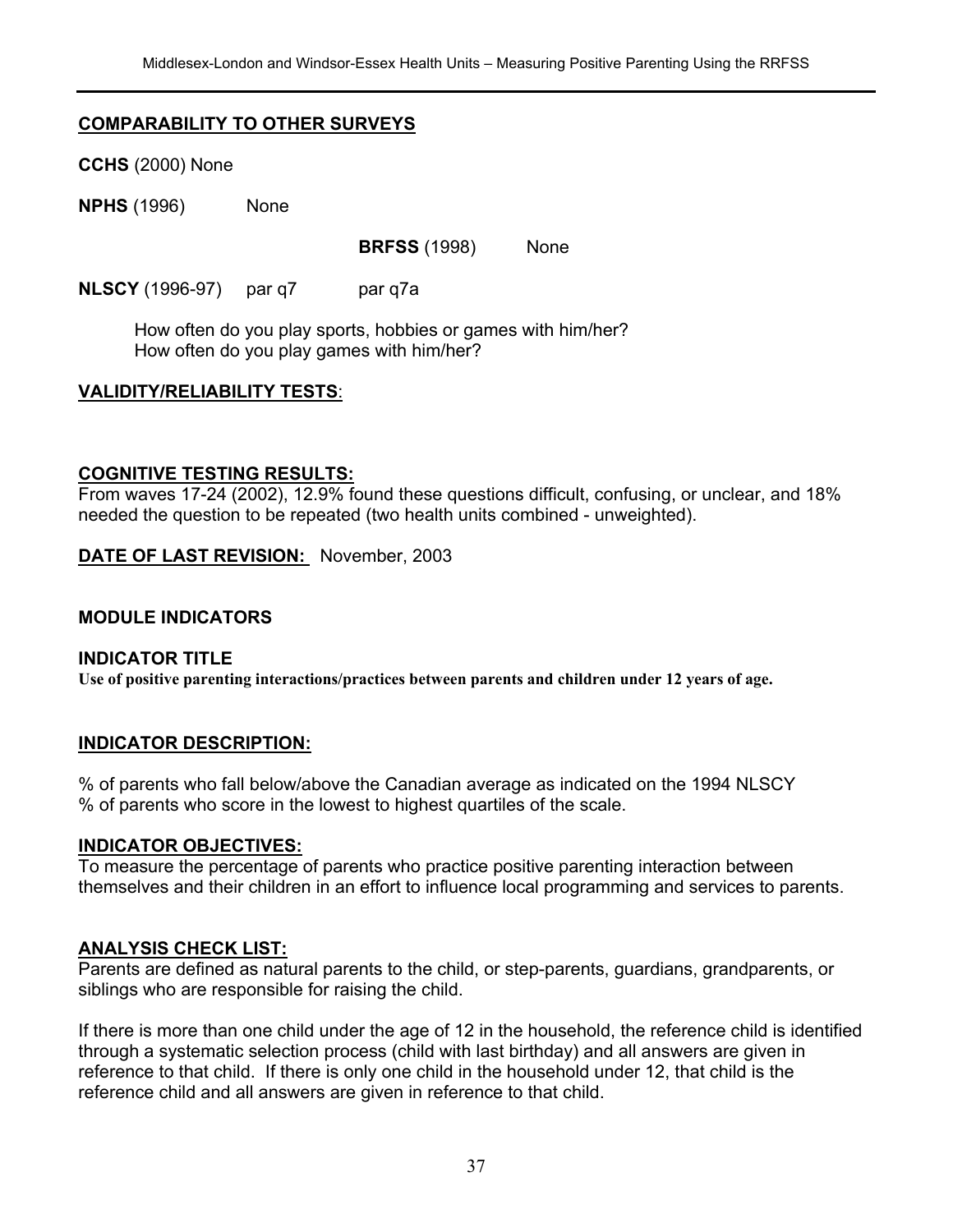For each health unit, a special weight must be created for the combination of waves selected. In the syntax file, this is called wteachu. For examining your health unit against others, a special weight is also created. In the syntax file, it is called wtcomb. If using different names, be sure to change it in the syntax file.

# **METHOD OF CALCULATION:**

Use syntax file for creation of scale variable and the two interpretations of that scale.

# **Creation of score system and derived variable for that score (posint):**

The score ranges from 0 to 20. The higher the score, the higher the positive interaction.

Recode par4-par8 response categories so that the lower scores are actually high and the high scores are low. (1=4) (2=3) (3=2) (4=1) (5=0). The don't know's and refusals are included.

The next step entails excluding those cases from posint where any one item in the scale (par4-par8) is either missing, a don't know, or a refusal. Only those items that are less than 8 in par4 to par8 are added to create a new variable postint. This exclusion is necessary when trying to run a mean, median, and mode.

Do a frequency distribution of this variable as well as a mean, median, and mode. Don't know's, refusals, and missing data should be excluded. Only values between 0 and 20 should be shown.

(Number of parents with a score of 0-20, excluding don't knows, refusals, and missing data)

(all parents, excluding don't knows, refusals, and missing data)

mean, median, mode

## **Creation of the variable that divides the scores above and below the Canadian mean – 13.5/20 (posint2c)**

Recode the posint so that 0 thru 13=1 and 14-20=2, 99=99 and sysmis=sysmis.

\_\_\_\_\_\_\_\_\_\_\_\_\_\_\_\_\_\_\_\_\_\_\_\_\_\_\_\_\_\_\_\_\_\_\_\_\_\_\_\_\_\_\_\_\_\_\_\_\_\_\_\_\_\_\_\_\_\_\_\_\_\_\_\_

\_\_\_\_\_\_\_\_\_\_\_\_\_\_\_\_\_\_\_\_\_\_\_\_\_\_\_\_\_\_\_\_\_\_\_\_\_\_\_\_\_\_\_\_\_\_\_\_\_\_\_\_\_\_\_\_\_\_\_\_\_\_\_\_

Frequency distribution of those above/below the cut point of 13.5.

Number of parents who fall below/above 13.5 or don't know/refused (excluding missing)

All parents (excluding missing)

# **Creation of the variable that divides the scores into four equal increments (postint4c)**

Recode posint so that 0-5=1, 6-10=2, 11-15=3, 16-20=4, 99=99, sysmis=sysmis.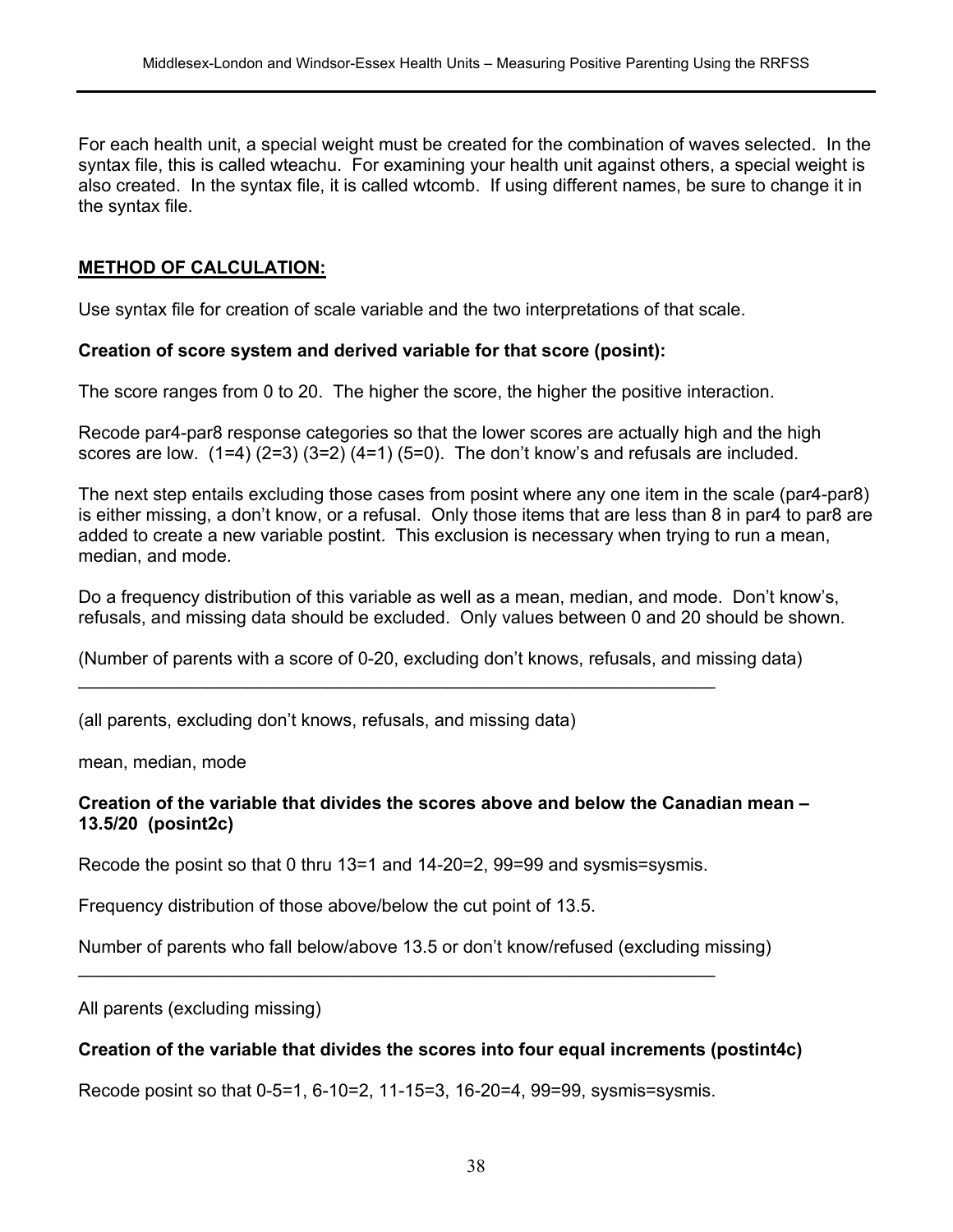Frequency distribution of those who fit into these four increments (1 and 2 include those who exhibit lower positive interaction; 3 and 4 include those who exhibit higher positive interaction)

Number of parents between 0 and 20 (equal increments of 4) or don't know/refused (excluding missing)

All parents (excluding missing)

**DATE OF LAST REVISION:** November, 2003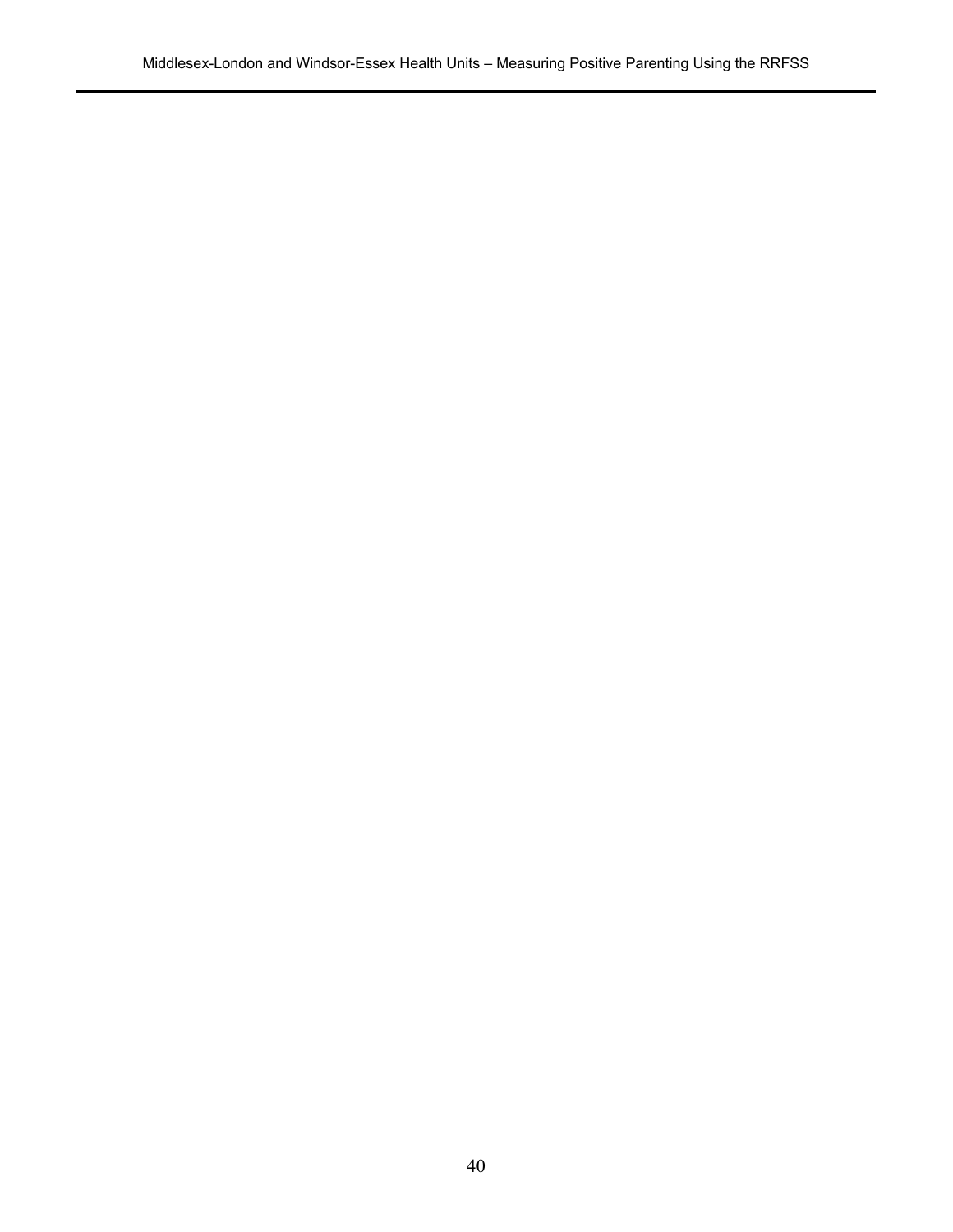# **Appendix C - Cognitive Testing Questions**

```
>COG_LOAD< [if HEALTH_UNIT is <5>]
        [store <parenting> in COG_FILL]
         [goto make_win1]
       [endif]
      [if HEALTH_UNIT is \leq 20>]
        [store <parenting> in COG_FILL]
         [goto make_win1]
       [endif]
      [if RANDOM1 is \leq 1>]
        [store <mosquitoes> in COG_FILL]
         [store <les vaccinations antigrippales> in F001]
       [endif]
      [if RANDOM1 is \leq2>]
        [store <pesticide use> in COG_FILL]
        [store <l'utilisation des pesticides> in F001]
       [endif]
```
 $\geq$ cog1< [use window  $\leq$ 6 $>$ ] [define <d><8>][define <r><9>]

[r]Did you find the last few questions about [fill COG\_FILL] difficult to answer, confusing or unclear?[n]

[bold][yellow]

 Interviewer: If appropriate explain to R that we are asking this and the next questions to obtain feedback from respondents to find out if they understand the questions. While most people have no problem with the question meaning, we need to make sure this is true of all types of respondents. [n][white]

```
 1 yes
        5 no
        d don't know
       r refused
       \mathcal{a}[@] <1> [goto cog2]
```

```
\leq 5, d,r [goto END COG]
```

```
\geqcog2< [use window \leq6>]
```
[r]Which questions did you find difficult to answer, confusing ot unclear?[n]

```
 1 Enter text, end with //
 d don't know
 r refused
\mathcal{D}
```
 $[@]$  <1> [specify]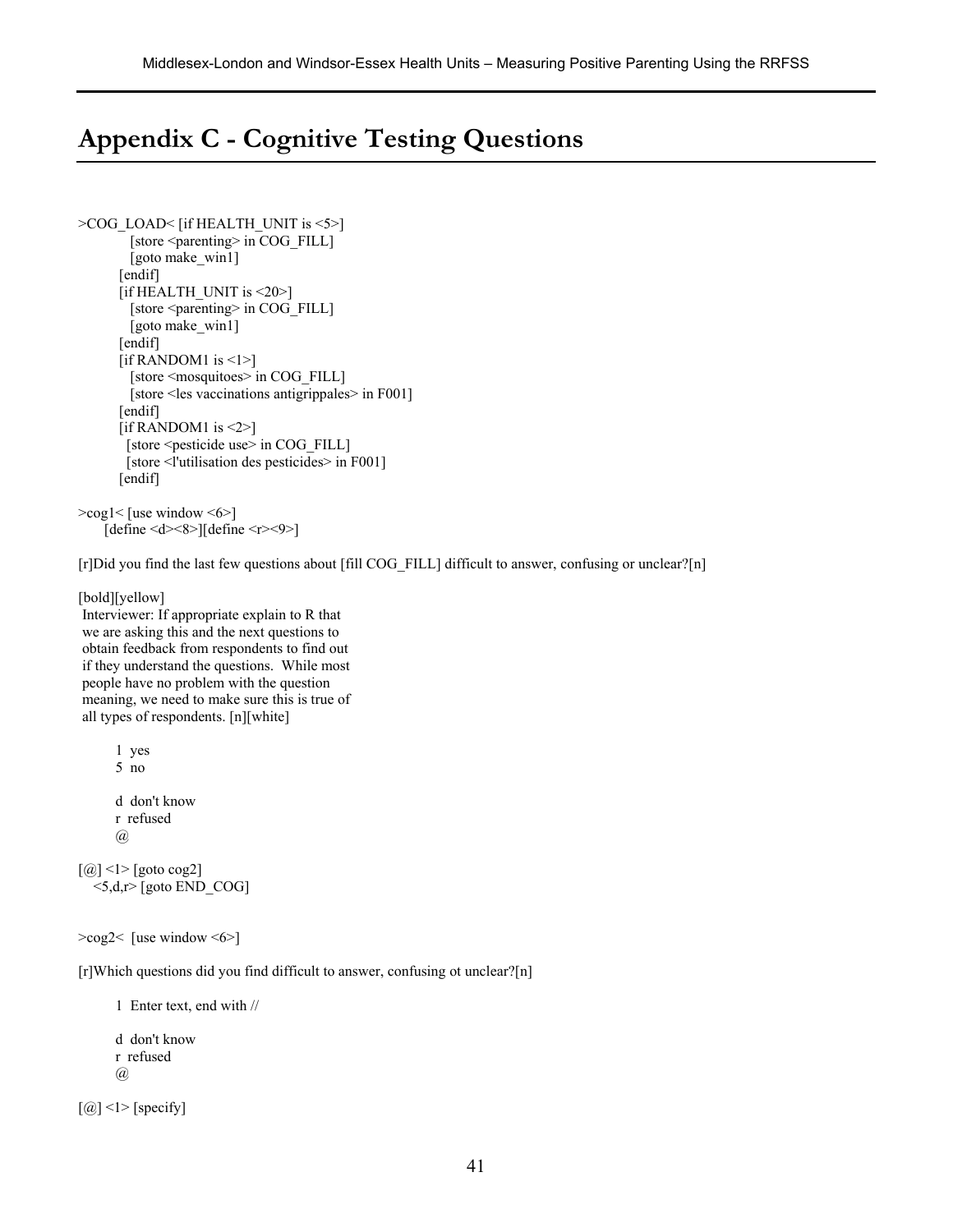$<$ d,r $>$ 

```
>cog3< [define <d><98>][define <r><99>]
    [use window \leq 6>]
```
[r]Can you tell me what made these questions difficult to answer, confusing or unclear?[n]

[bold][yellow] Interviewer: If not obvious, please make sure you determine which question(s) R is referring to. [n][white] 1 Enter text, end with // d don't know r refused @  $[@] \leq 1$  [specify]  $< d,r$ >cog4< [bold][yellow] Interviewer: Did you need to repeat any of the questions in this section? [n][white] 1 yes 5 no d don't know r refused @  $\lceil \omega \rceil$  <1>  $\lceil \text{goto cog4a} \rceil$  $\leq 5$ ,d,r $>$  [goto END COG] >cog4a< [bold][yellow] Which ones did you need to repeat? [n][white] 1 Enter text, end with // @  $[@]$  <1> [specify]  $$ >END\_COG< [window 4 destroy] [window 6 destroy] [if HEALTH\_UNIT is <5>][goto exit\_parent][endif]  $[$ if HEALTH $\overline{\_}$ UNIT is <20> $\overline{\_}$ [goto exit\_parent][endif] [if RANDOM1 is <1>][goto exit\_wnv1][endif] [if RANDOM1 is  $\leq$ 2>][goto ROUTE\_COG3][endif]